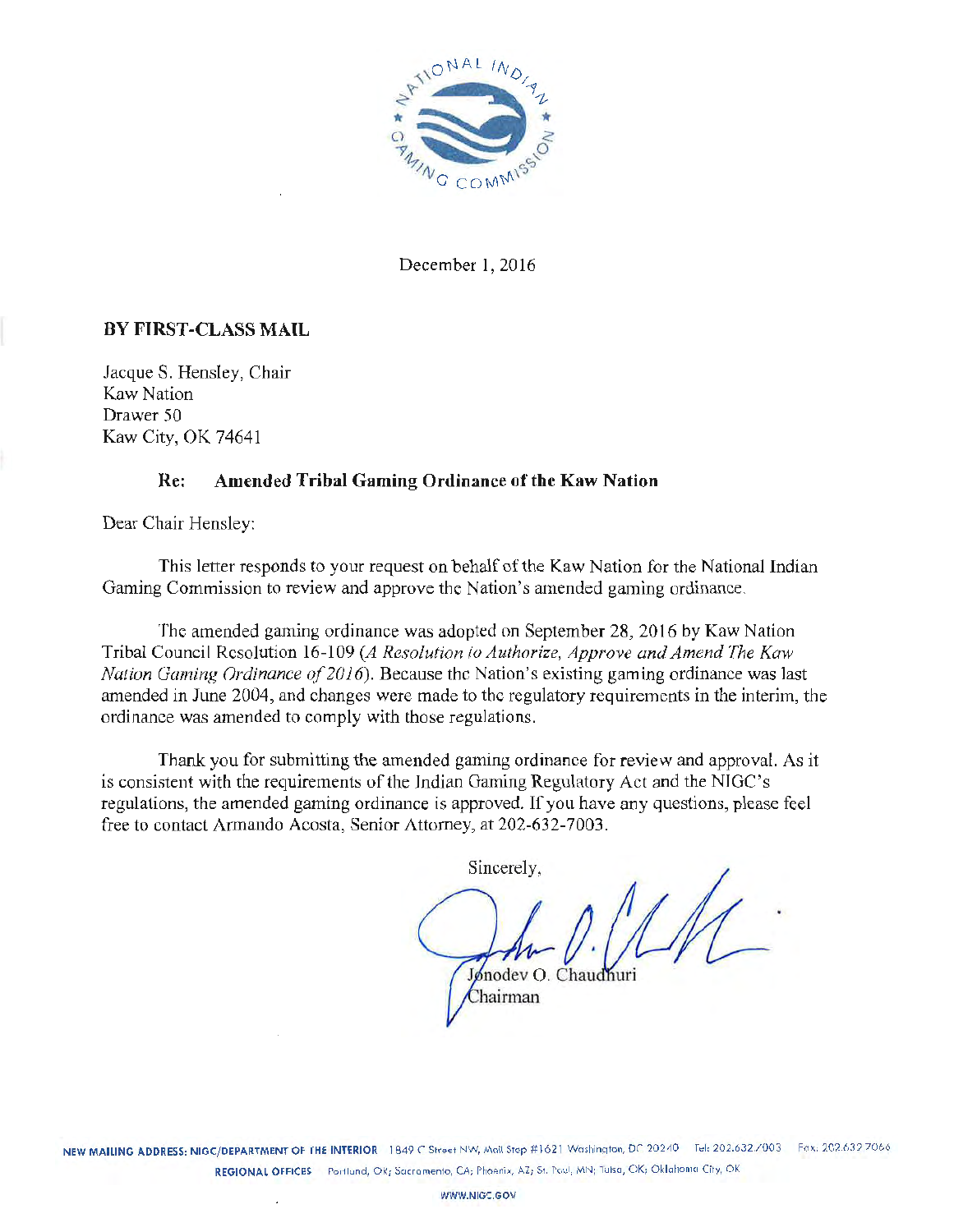

# **KAW NATION**

Drawer 50 Kaw City, OK 74641 (580) 269-2552 phone (866) 404-5297 toll free www.kawnation.com

### KAW NATION TRIBAL COUNCIL

#### RESOLUTION 16-109

#### A RESOLUTION TO AUTHORIZE, APPROVE AND AMEND THE KAW NATION GAMING ORDINANCE OF 2016

- WHEREAS, the Kaw Nation is federally recognized by the Secretary of the United States Department of Interior, as evidenced by a Constitution adopted and ratified on August 20, 2011; and,
- WHEREAS, the Tribal Council is the legislative body of the Kaw Nation; and,
- WHEREAS, the Kaw Nation Tribal Council has the duty and responsibility to act in the best interests of the Kaw Nation; and,
- WHEREAS, the Kaw Nation Tribal Council on September 10, 2016 has accepted, approved and amended the Kaw Nation Gaming Ordinance of 2016 submitted on September 10, 2016, to improve the overall operation of the Gaming Industry; and,
- WHEREAS, the authorities granted by this resolution shall be continuing until rescinded or amended by separate action of the Tribal Council; and
- WHEREAS, all previously enacted versions of the Kaw Nation Gaming Ordinance are rescinded and no longer in effect.

THEREFORE, BE IT RESOLVED, THAT the Kaw Nation hereby approves, authorizes and amends the Gaming Ordinance of 2016.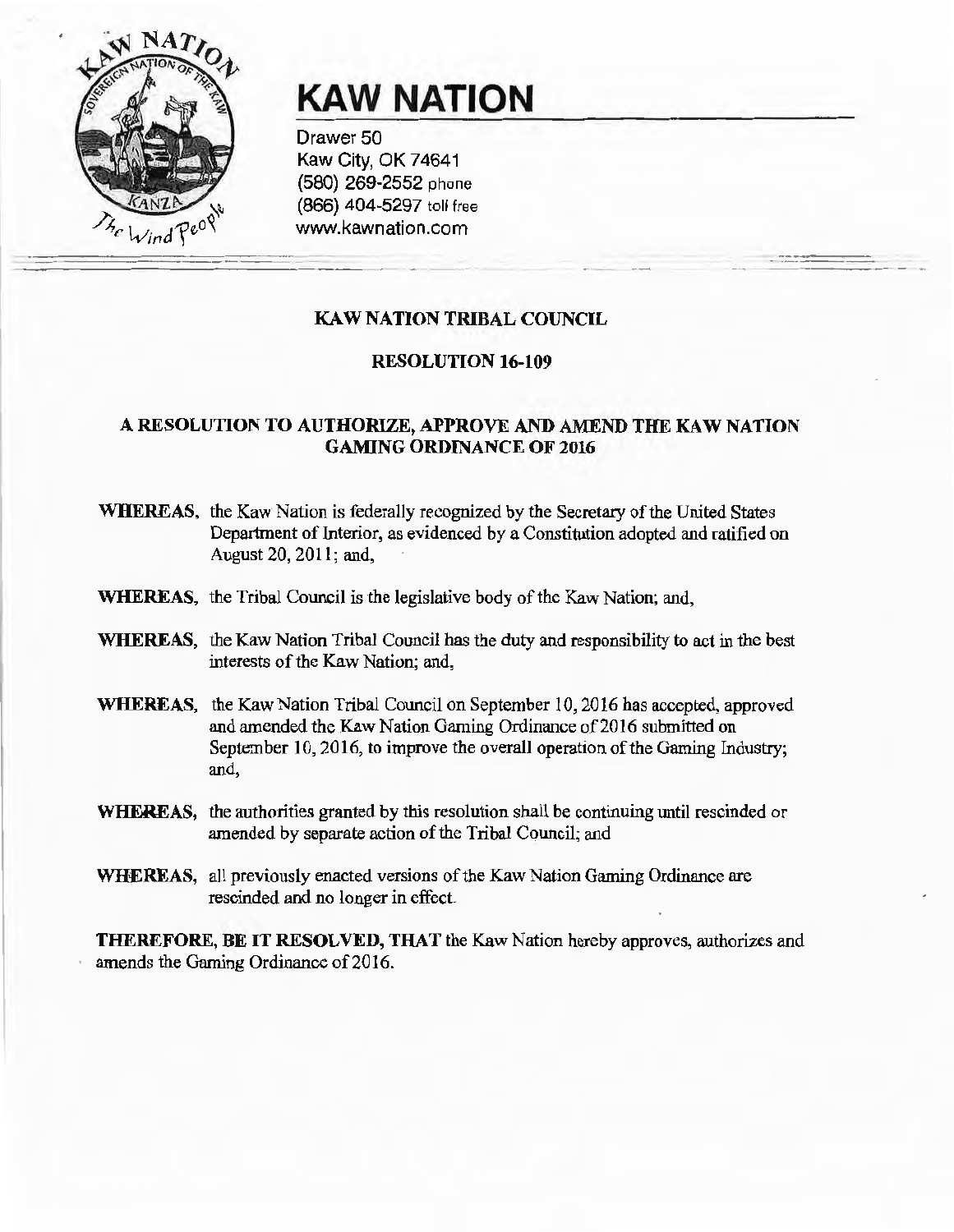Resolution 16-109 Page 2

### **CERTIFICATION**

I, Jacque Hensley, Chair of the Kaw Nation Tribal Council, do hereby certify that said resolution was approved and adopted on the  $\frac{\delta}{\delta}$  day of Se. Worder, 2016, as an official act by quorum of the Kaw Nation Tribal Council and that the vote was:

 $\frac{1}{2}$  for;  $\frac{1}{2}$  against;  $\frac{0}{2}$  abstentions; and  $\frac{0}{2}$  absent.

Terry Pepper Tribal Council Secretary

|                                                    | For | Against | Abstentions | Absent               |
|----------------------------------------------------|-----|---------|-------------|----------------------|
| Patti Kramer                                       |     |         |             |                      |
| Terry Pepper<br>Cheri Dunn                         |     |         |             |                      |
| Tahagena Warren<br>Erin Kekahbah<br>Cruz Maldonado |     |         |             |                      |
|                                                    |     |         |             |                      |
| <b>ATTES?</b>                                      |     |         |             | Jacque Hensley, Char |

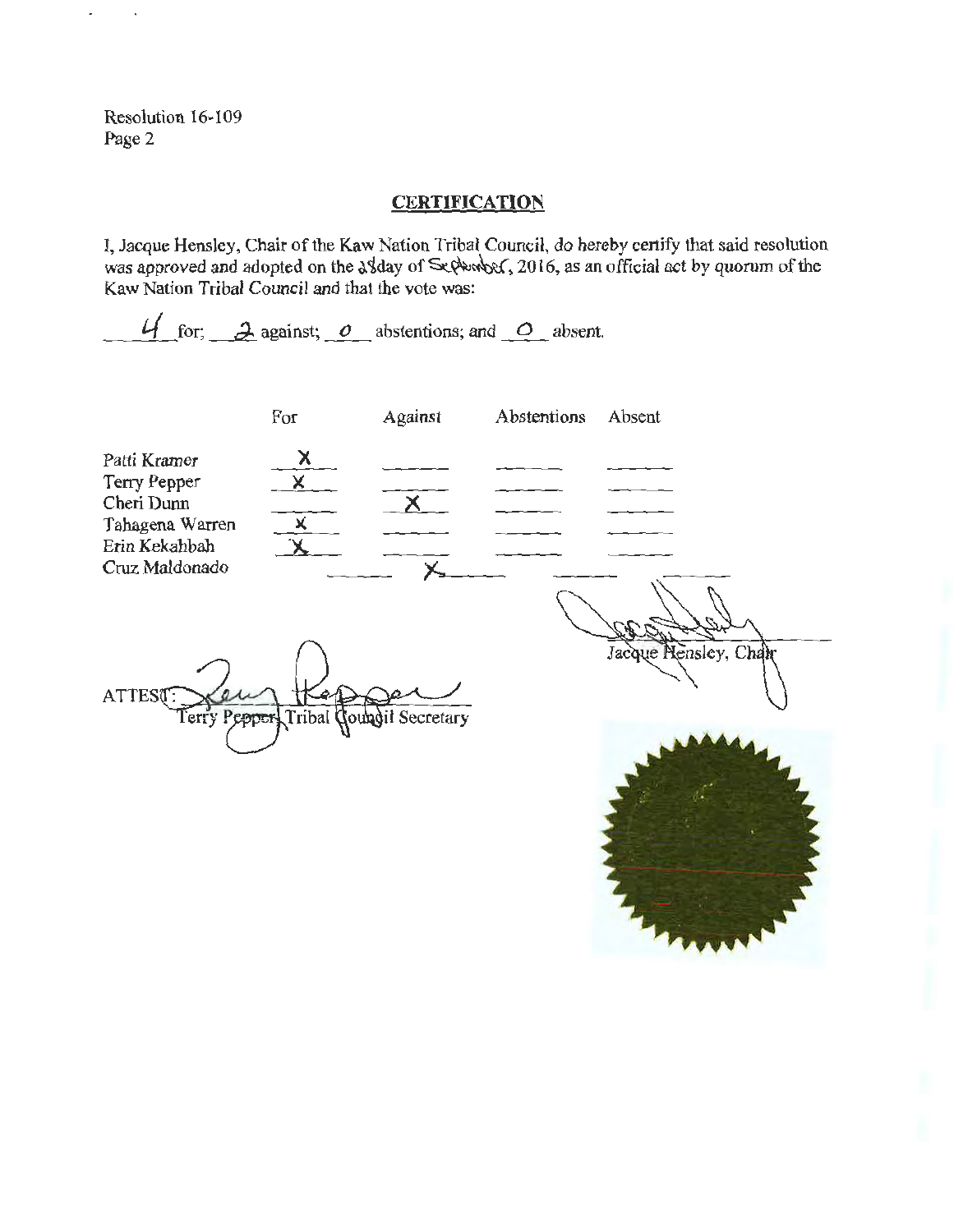

 $\frac{1}{2}$ 

Approved September 28, 2016

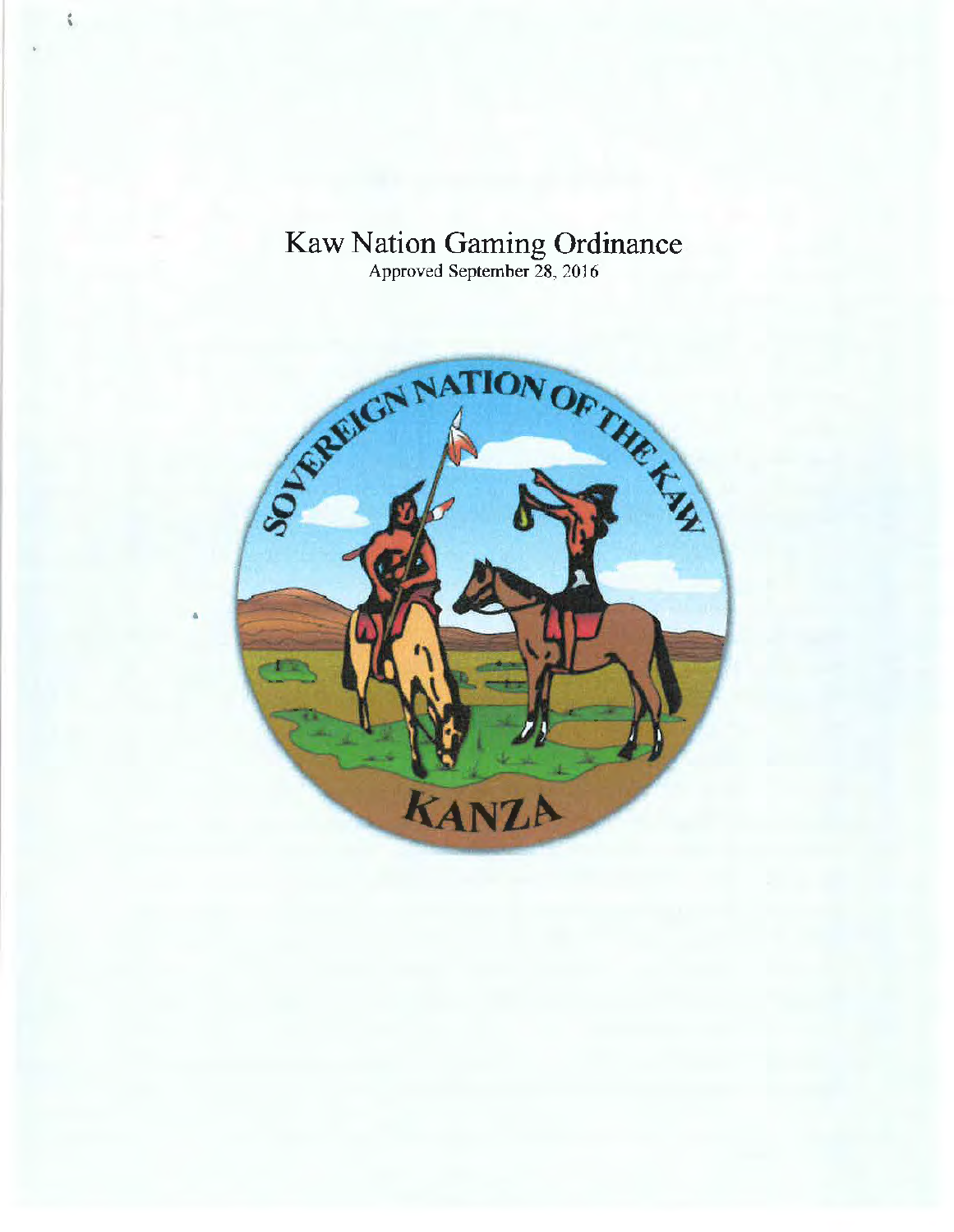## **Table of Contents to Gaming Ordinance**

| Section 1.  |  |
|-------------|--|
| Section 2.  |  |
| Section 3.  |  |
| Section 4.  |  |
| Section 5.  |  |
| Section 6.  |  |
| Section 7.  |  |
| Section 8.  |  |
| Section 9.  |  |
| Section 10. |  |
| Section 11. |  |
| Section 12. |  |
| Section 13. |  |
| Section 14. |  |
| Section 15. |  |
| Section 16. |  |
| Section 17. |  |
| Section 18. |  |
| Section 19. |  |
| Section 20. |  |
| Section 21. |  |
| Section 22. |  |
| Section 23. |  |
| Section 24. |  |
| Section 25. |  |
| Section 26. |  |
| Section 27. |  |
| Section 28. |  |
| Section 29. |  |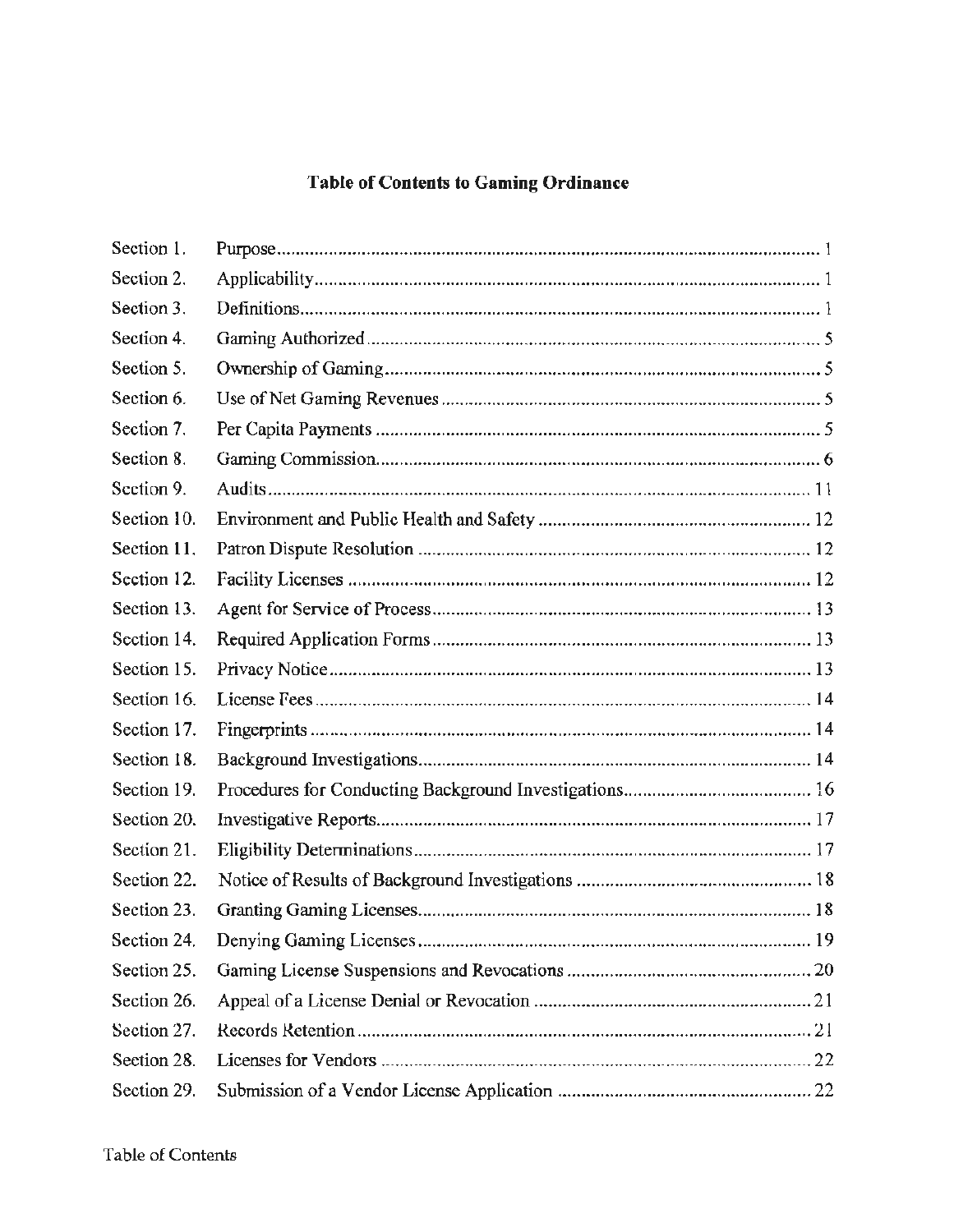$\mathcal{A}$ 

 $\bar{\mathcal{A}}$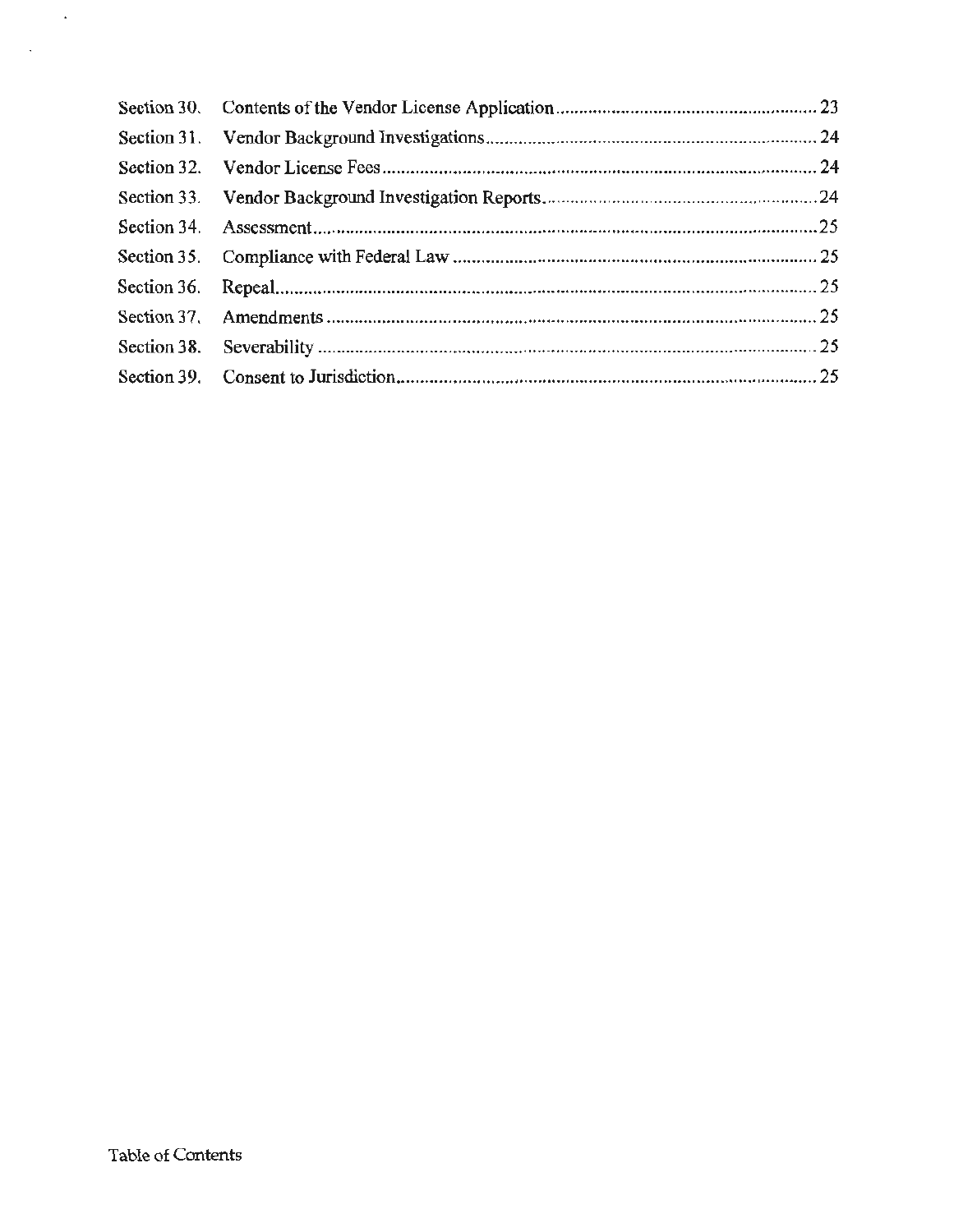#### Kaw Nation Gaming Ordinance

#### Section 1. Purpose

The Tribal Council of the Kaw Nation ("Tribe"), empowered by the Kaw Nation Constitution to enact ordinances, hereby enacts this ordinance in order to govern and regulate the operation of all forms of gaming and gaming operations on the Tribe's Indian lands.

#### Section 2. Applicability

Unless specifically indicated otherwise, all provisions of this ordinance shall apply to all gaming on the Tribe's Indian lands.

#### Section 3. Definitions

The following terms shall have the same meaning and effect as those same terms are defined in the Indian Gaming Regulatory Act ("IGRA"), 25 U.S.C. *§§* 2701 *et seq.,* and the National Indian Gaming Commission ("NIGC") regulations, 25 C.F.R. *§§* 500 *et seq.,* if they are defined in IGRA and the NIGC's regulations.

- A. Applicant. Any person, partnership, corporation, joint venture or other entity applying for, or requesting renewal of, any license described in or required by this Ordinance.
- B. Application. A request for the issuance or renewal of a license described by this Ordinance.
- C. Chairman. The Chairman of the Kaw Nation Gaming Commission.
- D. Class I gaming. "Class I gaming" means:
	- 1. Social games played solely for prizes of minimal value; or
	- 2. Traditional fonns of Indian gaming when played by individuals in connection with tribal ceremonies or celebrations.
- E. Class II gaming. Class II Gaming as defined by 25 U.S.C. § 2703(7) and 25 C.F.R. §502.3, and any regulations promulgated thereunder.
- F. Class III gaming. Class III Gaming as defined by 25 U .S.C. §2703(8) and 25 C.F.R. §502.4, and any regulations promulgated thereunder.
- G. Commission. The Kaw Nation Gaming Commission established to perform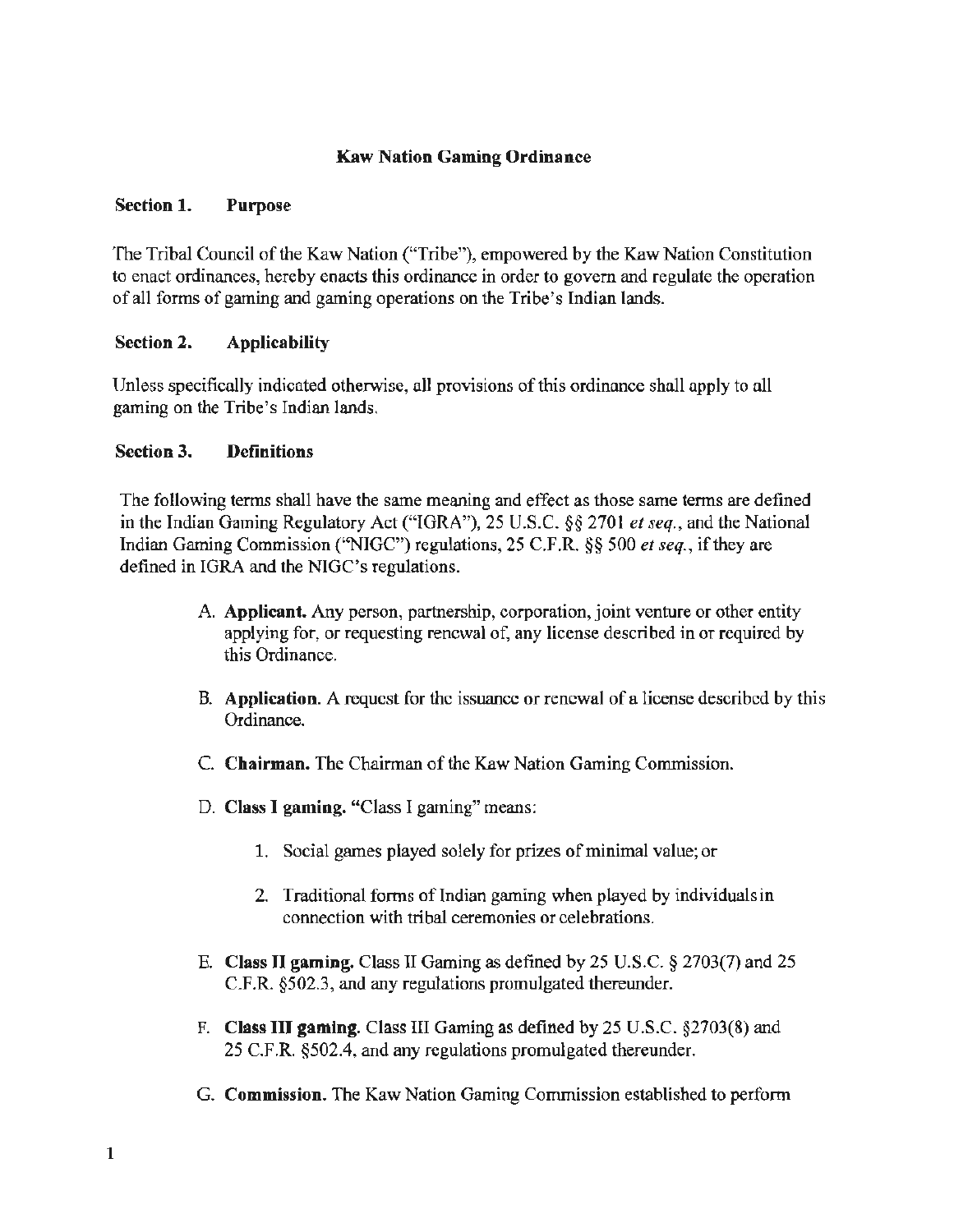regulatory oversight and to monitor compliance with tribal, federal, and applicable state regulations.

- H. Commissioner. A Kaw Nation Gaming Commissioner.
- I. Compact. The Tribal State Compact, including all renewals, amendments, appendices, exhibits and other attachments thereto for the Kaw Nation and the State of Oklahoma providing for the conduct of Class III Gaming by the Kaw Nation under 25 U.S.C. § 2710(d).
- J. Council. The Tribal Council of the Kaw Nation.
- K Director. A member of the Kaw Gaming, Inc. Board of Directors.
- L. Gaming device. Any equipment or mechanical, electromechanical or electronic contrivance, component or machine, used remotely or directly in connection with any gaming which affects the result of a wager by determining or predicting the outcome of such game or the odds of winning or losing such game. The term shall be broadly construed to promote the purposes of this Ordinance and shall also include any devices, machines, components or contrivances which do or are capable of affecting, in any way. the playing of any gaming.
- M. Facility License. A separate license issued by the Gaming Commission to each place, facility or location on Indian lands where the Tribe elects to allow gaming.
- N. Gaming Establishment. Any premises where gaming is operated or conducted on Tribal Indian land, and includes all buildings, improvements, appurtenances, equipment and facilities used or maintained in connection with such gaming.
- 0. Gaming Operation. Each business entity owned by the Tribe, operates the games, receives the revenues, issues the prizes, and pays the expenses. A gaming operation may be operated by the Tribe directly; by a management contractor; or, under certain conditions, by another person or entity.

#### P. Indian lands.

- 1. Land within the limits of an Indian reservation; or
- 2. Land over which an Indian tribe exercises governmental power and that is either:
	- a. Held in trust by the United States for the benefit of any Indian tribe or individual; or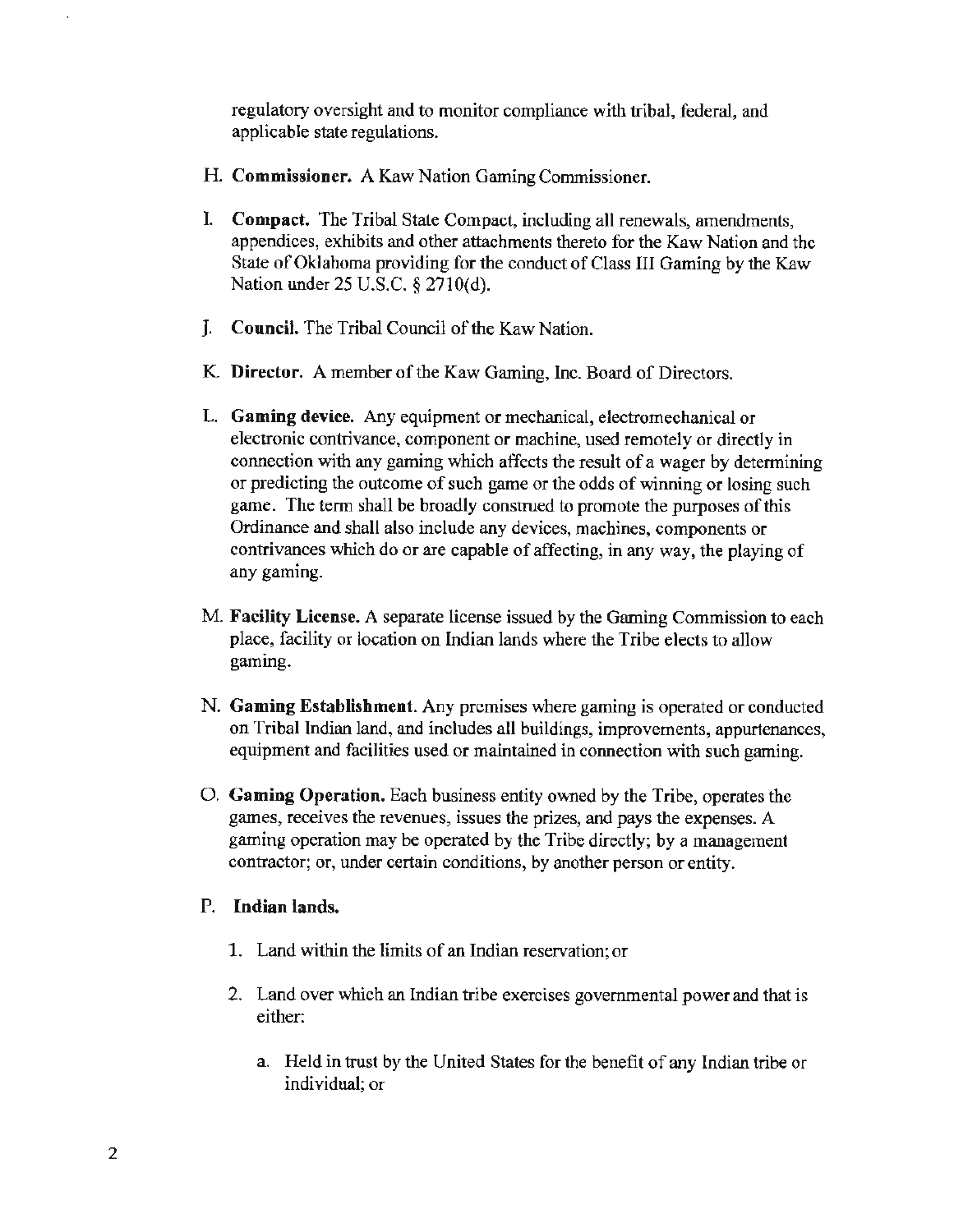b. Held by an Indian tribe or individual subject to restriction by the United States against alienation.

#### Q. Key Employee.

- 1. A person who performs one or more of the following functions:
	- a. Bingo caller;
	- b. Counting room supervisor;
	- c. Chief of security;
	- d. Custodian of gaming supplies or cash;
	- e. Floor manager;
	- f. Pit boss;
	- g. Dealer;
	- h. Croupier;
	- i. Approver of credit; or
	- j. Custodian of gambling devices, including persons with access to cash and accounting records within such devices;
- 2. If not otherwise included, any other person whose total cash compensation is in excess of \$50,000 per year;
- 3. If not otherwise included, the four most highly compensated persons in the gaming operation; or
- 4. Any other person designated by the Commission as a key employee.
- R. License. Any authorization granted by the Commission, pursuant to this Ordinance, to any person, which is required for such person to perform certain acts or engage in certain activities. The issuance of a license shall not create a property or liberty interest in such license for the benefit of the licensee.
- S. Licensee. A tribally owned gaming operation or a person licensed by the Tribal Gaming Commission as a primary management official, key employee or other gaming employee under the provisions of this ordinance.
- T. Management Contract. Any contract, subcontract or collateral agreement between an Indian tribe and a contractor or between a contractor and a subcontractor if such contract or agreement provides for the management of all or part of a gaming operation.
- U. Net Revenues. Gross gaming revenues of an Indian gaming operation less: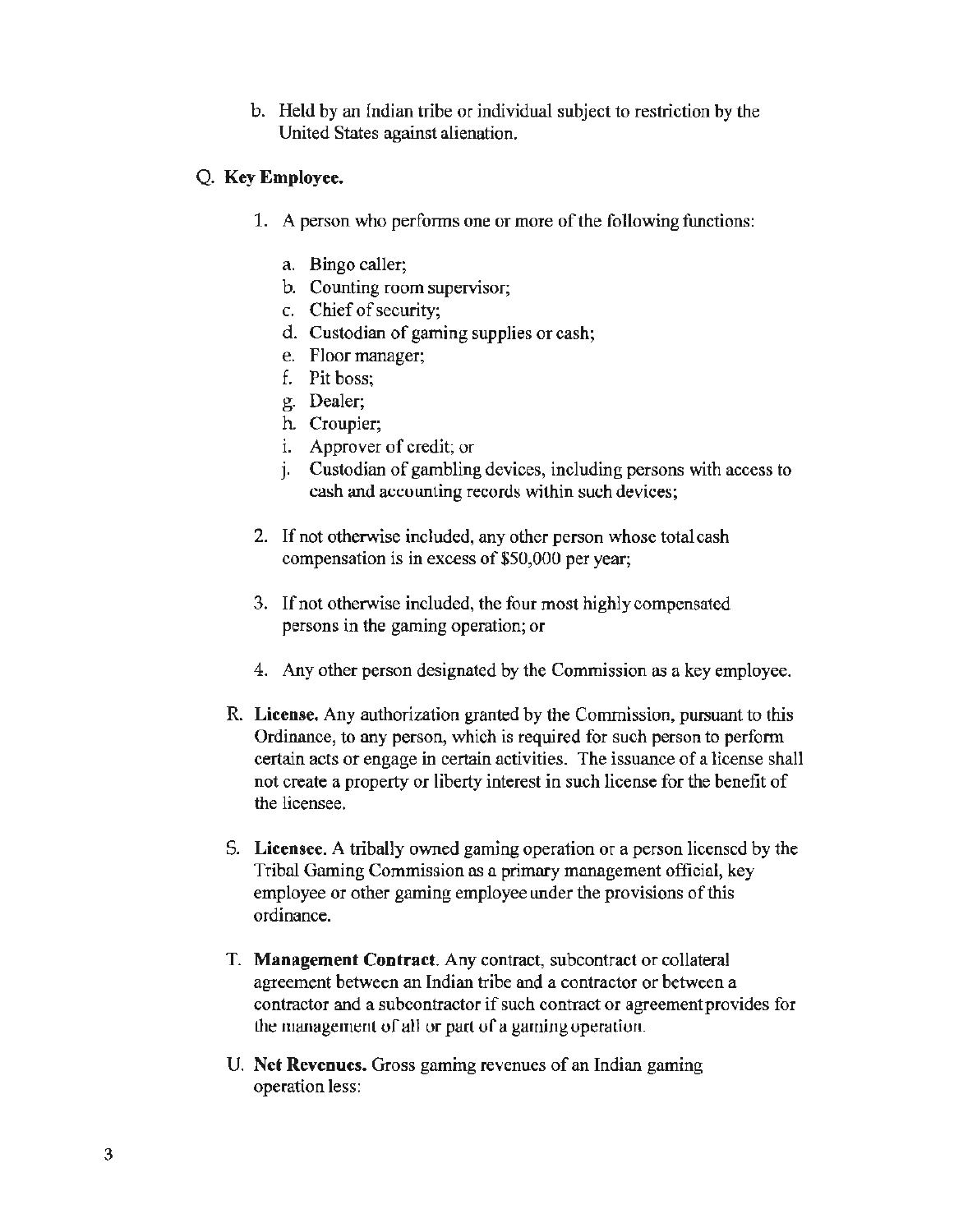- 1. Amounts paid out as, or paid for, prizes, winnings; and
- 2. Total gaming-related operating expenses, including all those expenses of the gaming operation commonly known as operating expenses and non-operating expenses consistent with professional accounting pronouncements, excluding management fees.
- V. NIGC. The National Indian Gaming Commission.
- W. Non-key Employee. All other persons who perform any functions not designated as a Key Employee or Primary Management Official.
- X. Ordinance. The Kaw Nation Tribal Gaming Ordinance, as amended from time to time and any rules promulgated by the Kaw Nation Gaming Commission.
- Y. Person. Any association, partnership, corporation, firm, trust, or other form of business association or entity, as well as a natural person.

### Z. Primary Management Official.

- 1. The person(s) having management responsibility for amanagement contract.
- 2. Any person who has authority:
	- a. To hire and fire employees; or
	- b. To set up working policy for the gaming operation; or
	- c. The chief financial officer or other person who has financial management responsibility.
- 3. Any other person designated by the Commission as a primary management official.
- AA. Tribe. "Tribe" means the Kaw Nation.
- BB. Vendor of gaming goods and services. Any person who manufactures, sells, leases, distributes, supplies or makes modifications to, any gaming device of the Tribe and all persons holding any direct or indirect financial interest in such gaming device supplier.

#### Section 4. Gaming Authorized

Class II and/or class III gaming are authorized to be conducted on the Tribe's Indian lands, if such gaming is conducted in accordance with this ordinance, the Indian Gaming Regulatory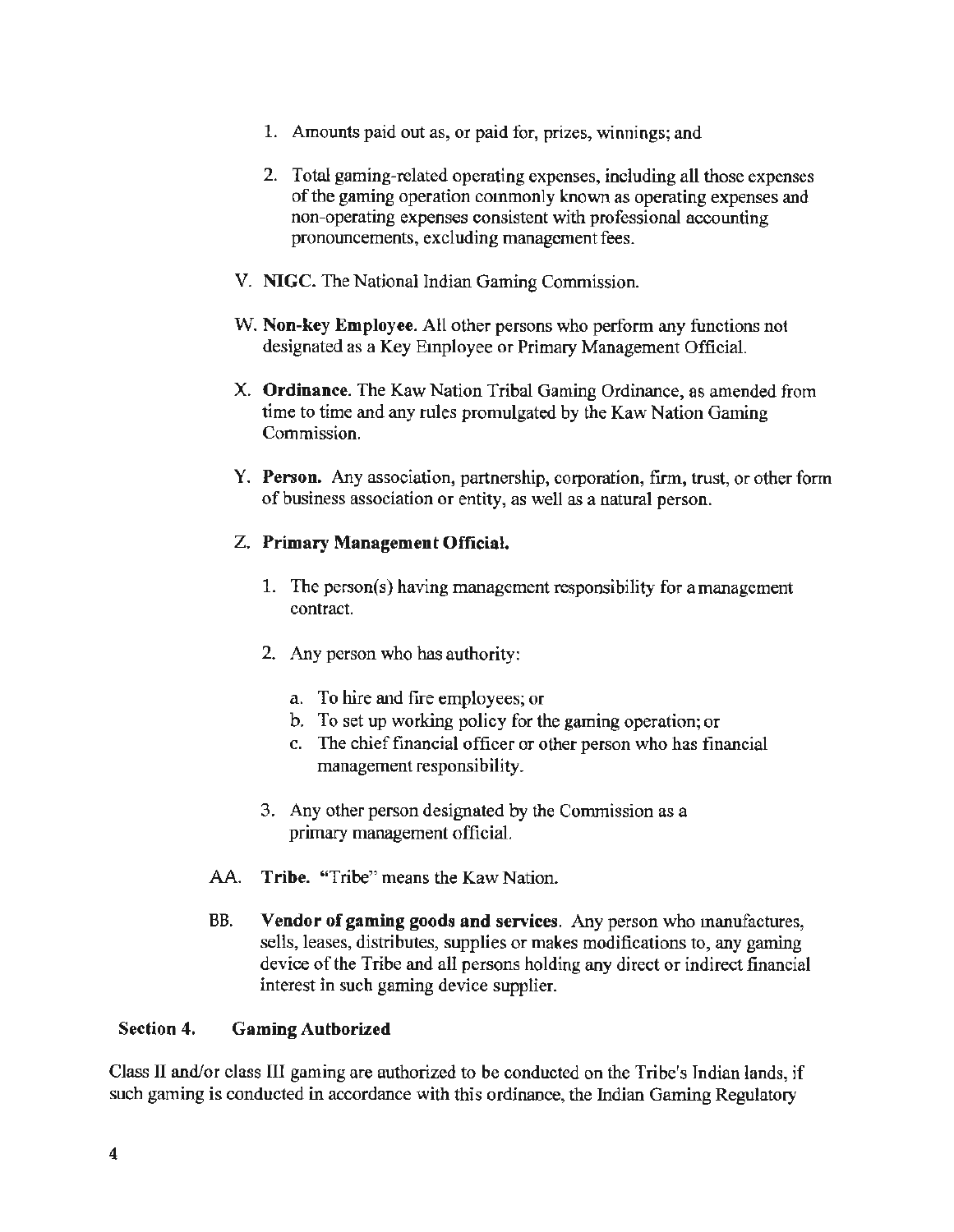Act, the NIGC's regulations, and any other applicable laws or regulations.

### Section 5. Ownership of Gaming

The Tribe shall have the sole proprietary interest in and responsibility for the conduct of any gaming operation authorized by this ordinance, unless the Tribe elects to allow individually owned gaming.

#### Section 6. Use of Net Gaming Revenues

Net revenues from Tribal gaming shall be used only for the following purposes:

- 1. To fund Tribal government operations or programs;
- 2. To provide for the general welfare of the Tribe and its members;
- 3. To promote Tribal economic development;
- 4. To donate to charitable organizations; or
- 5. To help fund operations of local government agencies.

### Section 7. Per Capita Payments

Net revenues from any gaming activities conducted or licensed by the Tribe may be used to make per capita payments to Tribal members if-

- 1. The Tribe has prepared a plan to allocate revenues to one or more of the five uses authorized by section 6 of this ordinance; and,
- 2 The plan is approved by the Secretary of the Interior as adequate. particularly with respect to the uses described in sections 6(1) and 6(3) of this ordinance;
- 3. The interests of minors and other legally incompetent persons who are entitled to receive any of the per capita payments are protected and preserved, and the per capita payments are disbursed to the parents or legal guardian of such minors or legal incompetents in such amounts as may be necessary for the health, education, or welfare of the minor or other legally incompetent person; and,
- 4. The per capita payments are subject to Federal taxation and the Tribe notifies its members of such tax liability when payments are made.

#### Section 8. Gaming Commission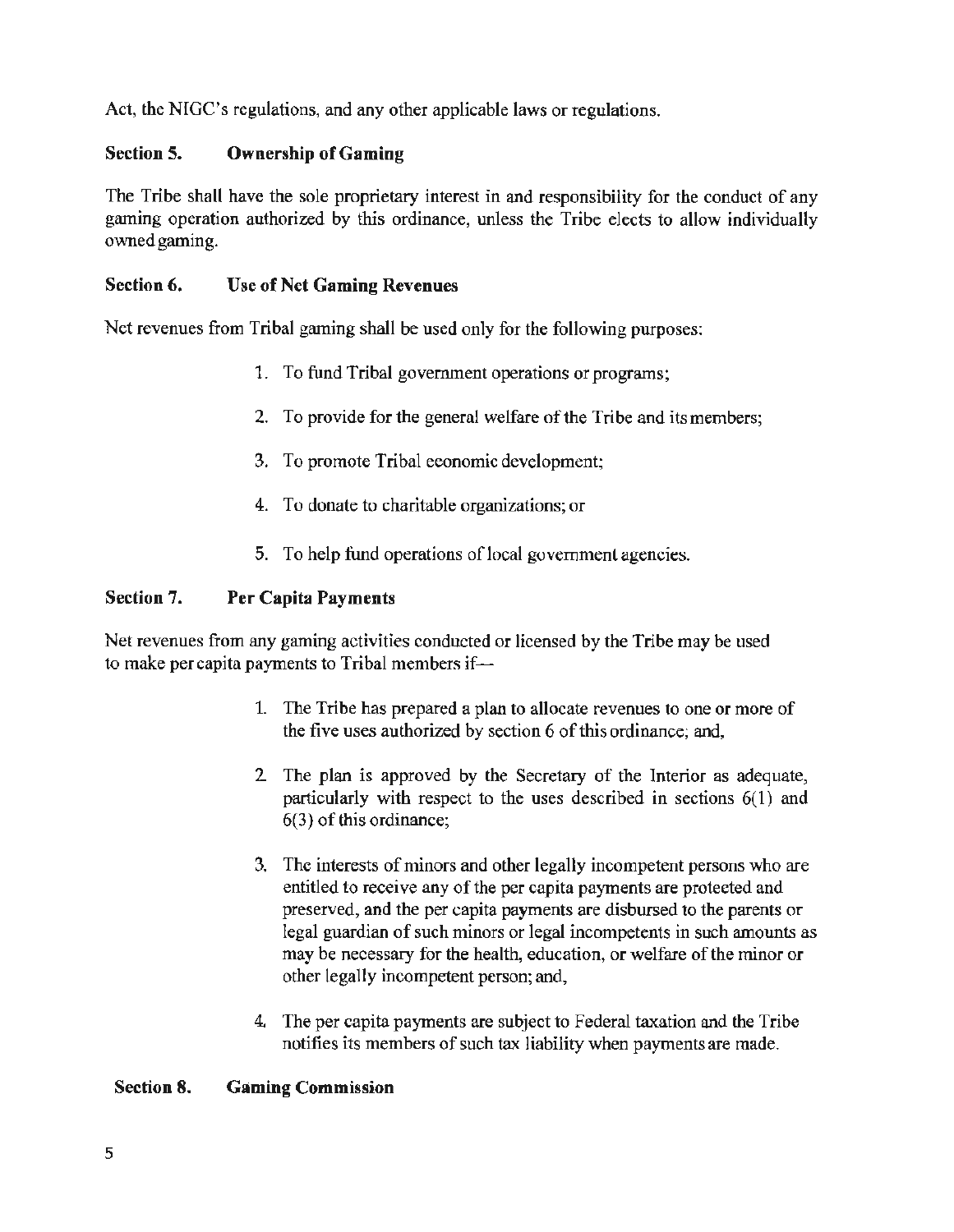- A. The Tribe hereby establishes a Tribal Gaming Commission ("Commission") to regulate the Tribe's gaming operations. The Commission shall consist of one member, the Kaw Nation Gaming Commissioner.
- B. The Commission will conduct oversight to ensure compliance with Tribal, federal and, if applicable, state laws and regulations. It will serve as the licensing authority for individuals employed in the gaming operation and will administer background investigations as part of the licensing process. The Commission will also have a role in monitoring compliance with the gaming operation's internal controls and in tracking gaming revenues. In order to carry out its regulatory duties, the Commission shall have unrestricted access to all areas of the gaming operation and to all of its records. The Commission shall have authority to take enforcement actions. including suspension or revocation of an individual gaming license, whenappropriate.
- C. The Commissioner position shall be filled through selection and appointment by the Tribal Council. The Tribal Council may suspend or remove the Commissioner for cause. The Commissioner would be entitled to appeal the suspension and removal and notice and an opportunity to be heard before the Tribal Council and a hearing shall be provided. Tribal Council's determination on appeal is final. During such suspension, the Tribal Council may appoint a qualified person to act as the Commissioner. Further, should any vacancy occur in the position of Commissioner, the selection process shall be initiated by the Tribal Council and the un-expired portion of the Commissioner's term shall be filled through selection and appointment by the Tribal Council.
- 0. The term of office for Commissioner shall be three (3) years and the Commissioner can be reappointed for additional tenns.
- E. The following persons are not eligible to serve as Commissioner: Tribal Council members, Executive Officers of the Tribal Council, while serving *as* such; current employees of the gaming operation; gaming contractors (including any principal of a management, or other, contracting company); and persons ineligible to be key employees or primary management officials. Any person previously convicted of any felony will not be allowed to serve as a Commissioner. Any person previously convicted of a misdemeanor offense of embezzlement, theft or any other offense related to money or honesty, such as fraud, will only be allowed to serve as a Commissioner if the Tribal Council specifically finds that a significant amount of time has passed and the person is now of trustworthy character. The Tribal Council shall require a criminal history check for each Commissioner candidate; shall review the candidate's criminal history check results; and shall make an appropriate eligibility determination within 30 days of appointment to the position of Commissioner.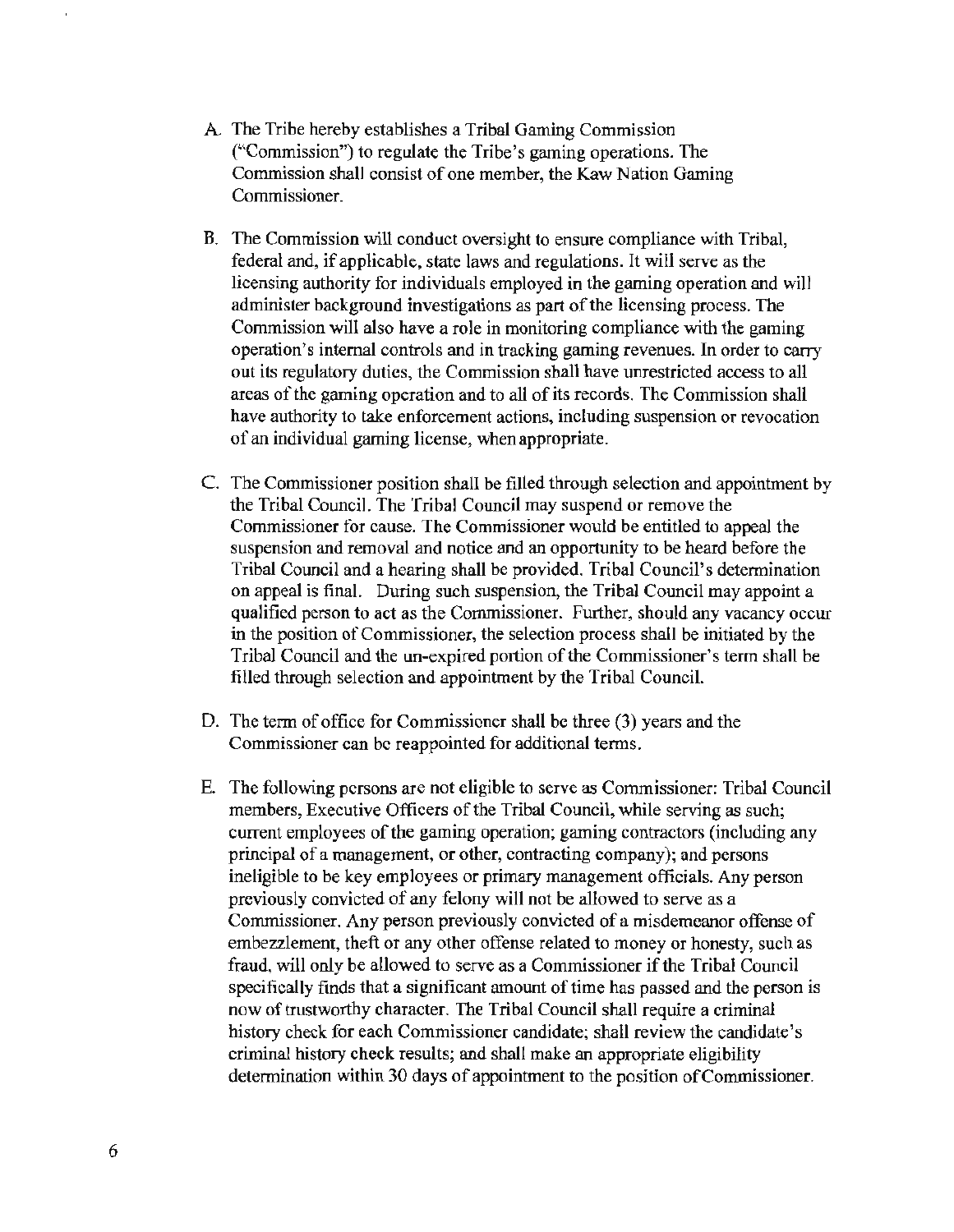- 1. Amounts paid out as, or paid for, prizes, winnings; and
- 2. Total gaming-related operating expenses, including all those expenses of the gaming operation commonly known as operating expenses and non-operating expenses consistent with professional accounting pronouncements, excluding management fees.
- V. NIGC. The National Indian Gaming Commission.
- W. Non-key Employee. All other persons who perform any functions not designated as a Key Employee or Primary Management Official.
- X. Ordinance. The Kaw Nation Tribal Gaming Ordinance, as amended from time to time and any rules promulgated by the Kaw Nation Gaming Commission.
- Y. Person. Any association, partnership, corporation, firm, trust, or other form of business association or entity, as well as a natural person.

### Z. Primary Management Official.

- 1. The person(s) having management responsibility for a management contract.
- 2. Any person who has authority:
	- a. To hire and fire employees; or
	- b. To set up working policy for the gaming operation; or
	- c. The chief financial officer or other person who has financial management responsibility.
- 3. Any other person designated by the Commission as a primary management official.
- AA. Tribe. "Tribe" means the Kaw Nation.
- BB. Vendor of gaming goods and services. Any person who manufactures, sells, leases, distributes, supplies or makes modifications to, any gaming device of the Tribe and all persons holding any direct or indirect financial interest in such gaming device supplier.

#### Seclion 4. Gaming Authorized

Class JI and/or class III gaming are authorized to be conducted on the Tribe's Indian lands, if such gaming is conducted in accordance with this ordinance, the Indian Gaming Regulatory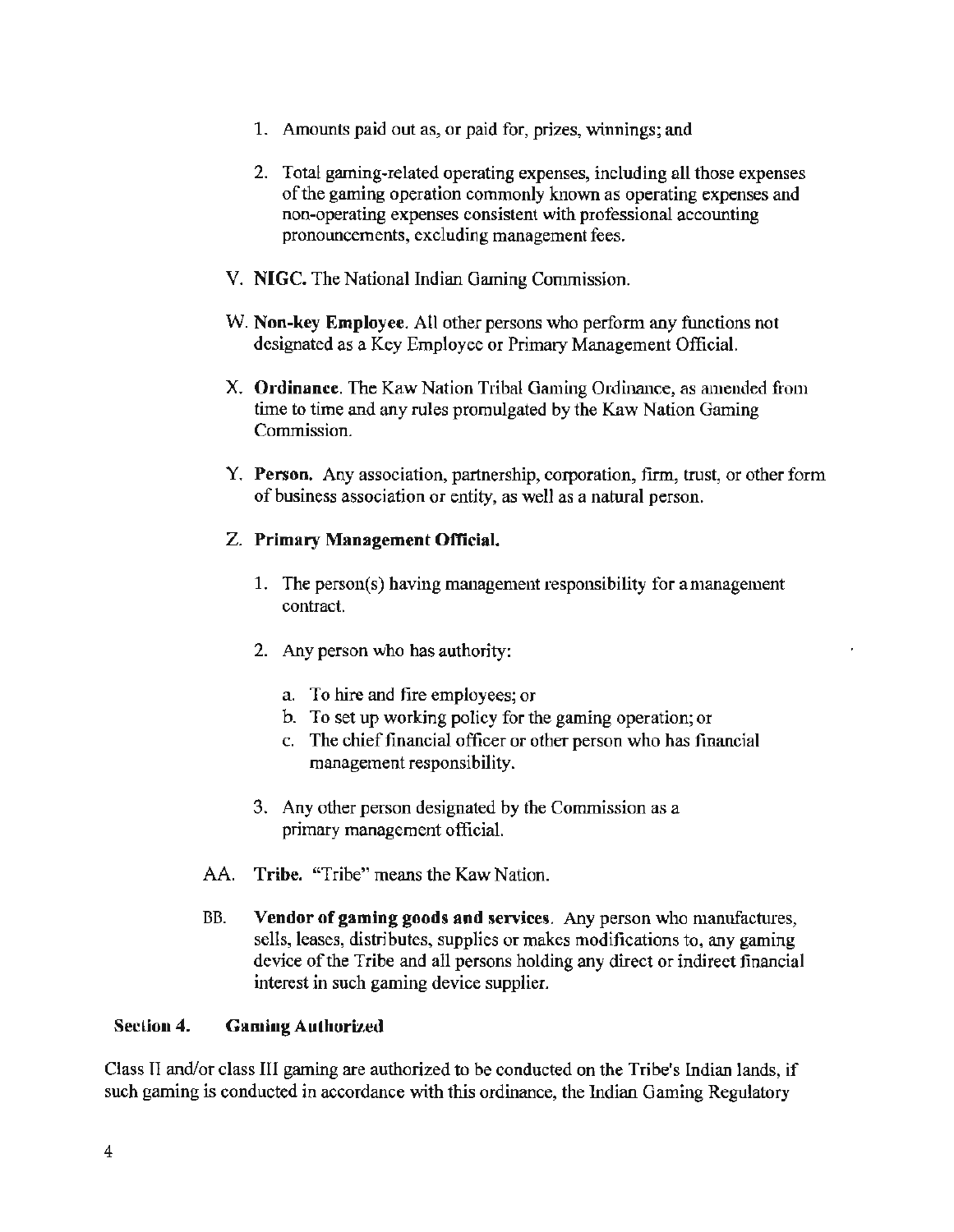Act, the NIGC's regulations, and any other applicable laws or regulations.

#### Section S. Ownership of Gaming

The Tribe shall have the sole proprietary interest in and responsibility for the conduct of any gaming operation authorized by this ordinance, unless the Tribe elects to allow individually owned gaming.

#### Section 6. Use of Net Gaming Revenues

Net revenues from Tribal gaming shall be used only for the following purposes:

- 1. To fund Tribal government operations or programs;
- 2. To provide for the general welfare of the Tribe and its members;
- 3. To promote Tribal economic development;
- 4. To donate to charitable organizations; or
- 5. To help fund operations of local government agencies.

#### Section 7. Per Capita Payments

Net revenues from any gaming activities conducted or licensed by the Tribe may be used to make per capita payments to Tribal members if-

- 1. The Tribe has prepared a plan to allocate revenues to one or more of the five uses authorized by section 6 of this ordinance; and,
- 2 The plan is approved by the Secretary of the Interior as adequate, particularly with respect to the uses described in sections 6(1) and 6(3) of this ordinance;
- 3. The interests of minors and other legally incompetent persons who are entitled to receive any of the per capita payments are protected and preserved, and the per capita payments are disbursed to the parents or legal guardian of such minors or legal incompetents in such amounts as may be necessary for the health, education, or welfare of the minor or other legally incompetent person; and,
- 4. The per capita payments are subject to Federal taxation and the Tribe notifies its members of such tax liability when payments are made.

#### Section 8. Gaming Commission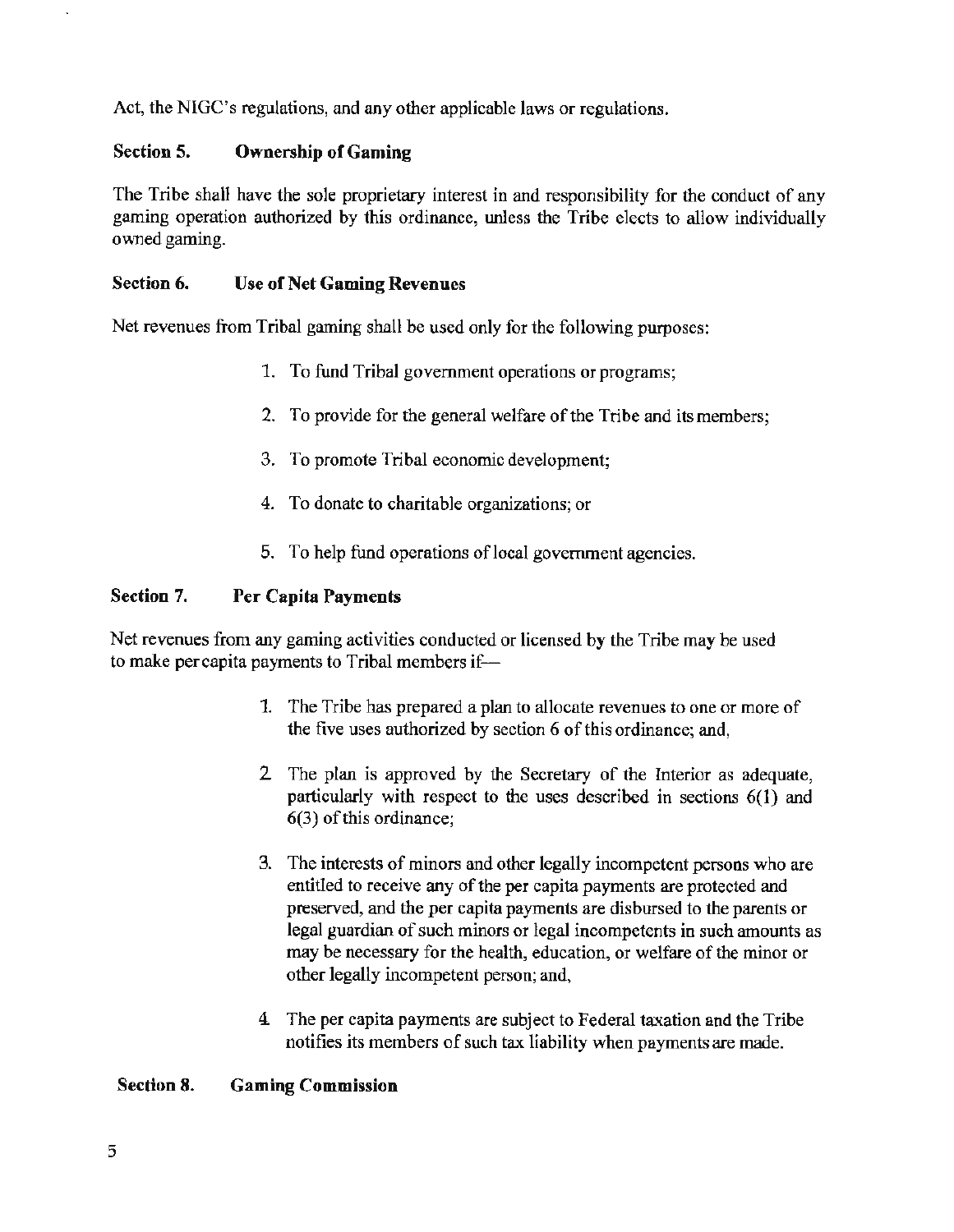- A. The Tribe hereby establishes a Tribal Gaming Commission ("Commission") to regulate the Tribe's gaming operations. The Commission shall consist of one member, the Kaw Nation Gaming Commissioner.
- B. The Commission will conduct oversight to ensure compliance with Tribal, federal and, if applicable, state laws and regulations. It will serve as the licensing authority for individuals employed in the gaming operation and will administer background investigations as part of the licensing process. The Commission will also have a role in monitoring compliance with the gaming operation's internal controls and in tracking gaming revenues. In order to carry out its regulatory duties, the Commission shall have unrestricted access to all areas of the gaming operation and to all of its records. The Commission shall have authority to take enforcement actions, including suspension or revocation of an individual gaming license, when appropriate.
- C. The Commissioner position shall be filled through selection and appointment by the Tribal Council. The Tribal Council may suspend or remove the Commissioner for cause. The Commissioner would he entitled to appeal the suspension and removal and notice and an opportunity to be heard before the Tribal Council and a hearing shall be provided. Tribal Council's determination on appeal is final. During such suspension, the Tribal Council may appoint a qualified person to act as the Commissioner. Further, should any vacancy occur in the position of Commissioner, the selection process shall be initiated by the Tribal Council and the un-expired portion of the Commissioner's term shall be filled through selection and appointment by the Tribal Council.
- D. The term of office for Commissioner shall be three (3) years and the Commissioner can be reappointed for additional terms.
- E. The following persons are not eligible to serve as Conunissioner: Tribal Council members, Executive Officers of the Tribal Council, while serving as such; current employees of the gaming operation; gaming contractors (including any principal of a management, or other, contracting company); and persons ineligible to be key employees or primary management officials. Any person previously convicted of any felony will not be allowed to serve as a Commissioner. Any person previously convicted of a misdemeanor offense of embezzlement, theft or any other offense related to money or honesty, such as fraud, will only be allowed to serve as a Commissioner if the Tribal Council specifically finds that a significant amount of time has passed and the person is now of trustworthy character. The Tribal Council shall require a criminal history check for each Commissioner candidate; shall review the candidate's criminal history check results; and shall make an appropriate eligibility determination within 30 days of appointment to the position of Commissioner.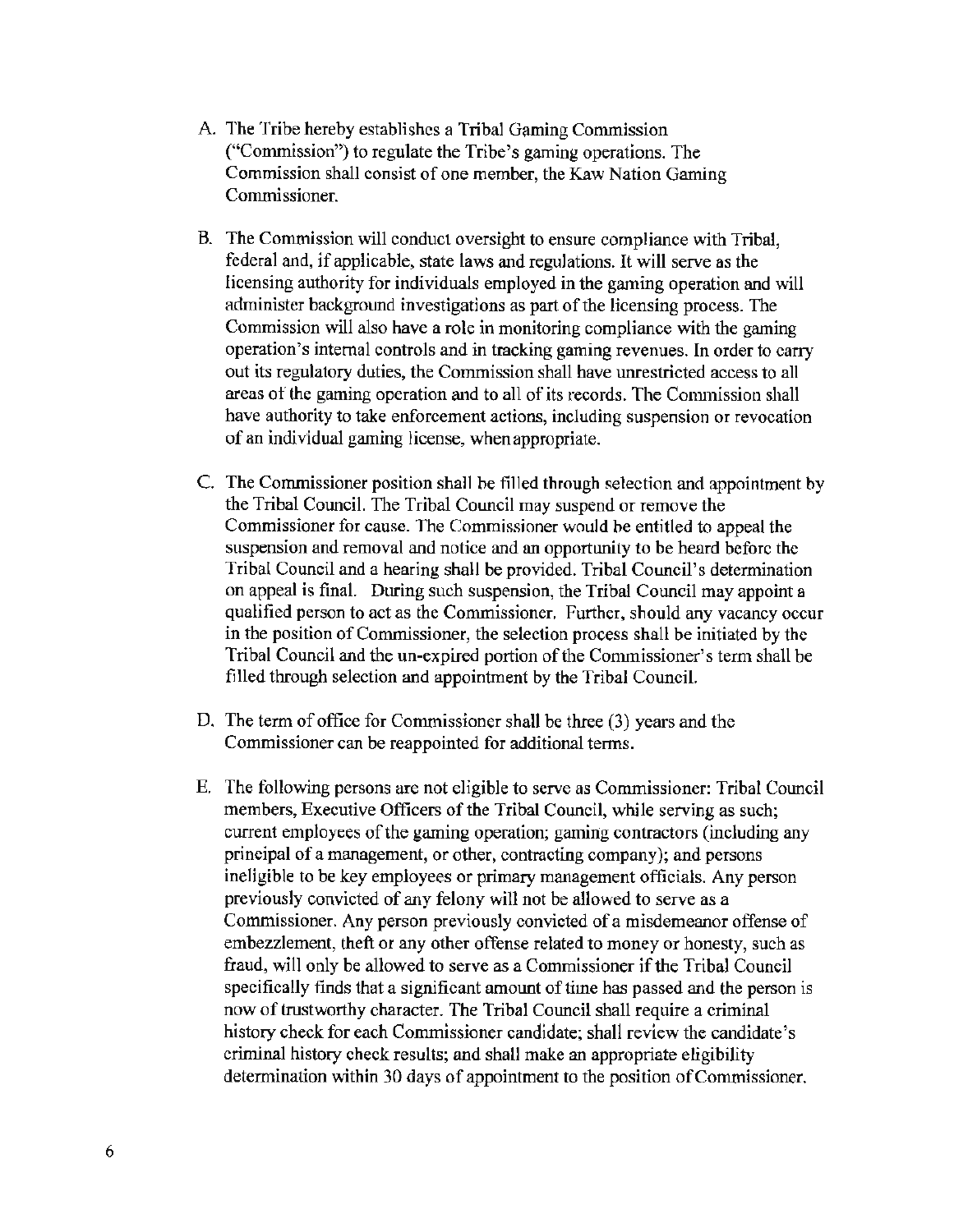The Commissioner will have a temporary appointment until a determination of suitability.

- F. The Tribe recognizes the importance of an independent Tribal Gaming Commission in maintaining a well-regulated gaming operation. The Commission shall be independent of, and act independently and autonomously from, the Tribal Council in all matters within its purview. No prior, or subsequent, review by the Tribal Council of any actions of the Commission shall be required or permitted except as otherwise explicitly provided in this ordinance. To avoid potential conflicts of interest between the operation and regulation of the gaming facility, the Tribe requires that, at a minimum:
	- 1. No member of the Tribal Council or Gaming Board of Directors may serve on the Tribal Gaming Commission;
	- 2. Members of the Commission are prohibited from gambling in the facility;
	- 3. Commissioner is prohibited from accepting complimentary items from the gaming operation and suppliers of gaming goods and services, unless of reasonable value and all complimentary items received shall be reported to the Tribal Council on the monthly report to the Tribal Council.
	- 4. Commissioner may only be removed from office by the Tribal Council, prior to the expiration of their respective terms, for neglect of duty, misconduct, malfeasance or other acts that would render a Commissioner unqualified for the position.
- G. Nominees for Commissioner positions must satisfy the eligibility standards set forth for primary management officials and key employees found in Section 21 of this ordinance. All requisite background investigations shall be performed under the direction of the Kaw Nation Police Department.
- H. The Tribal Gaming Commissioner shall:
	- l. Review and approve all investigative work conducted including those in connection with the background investigations of primary management officials; key employees and non-key employees;
	- 2. Make licensing eligibility determinations, which shall be signed by a Commissioner;
	- 3. Issue gaming licenses to primary management officials; key and non-key employees of the operation, if warranted by the eligibility determination;
	- 4. Approve standards for licensing Tribal gaming facilities;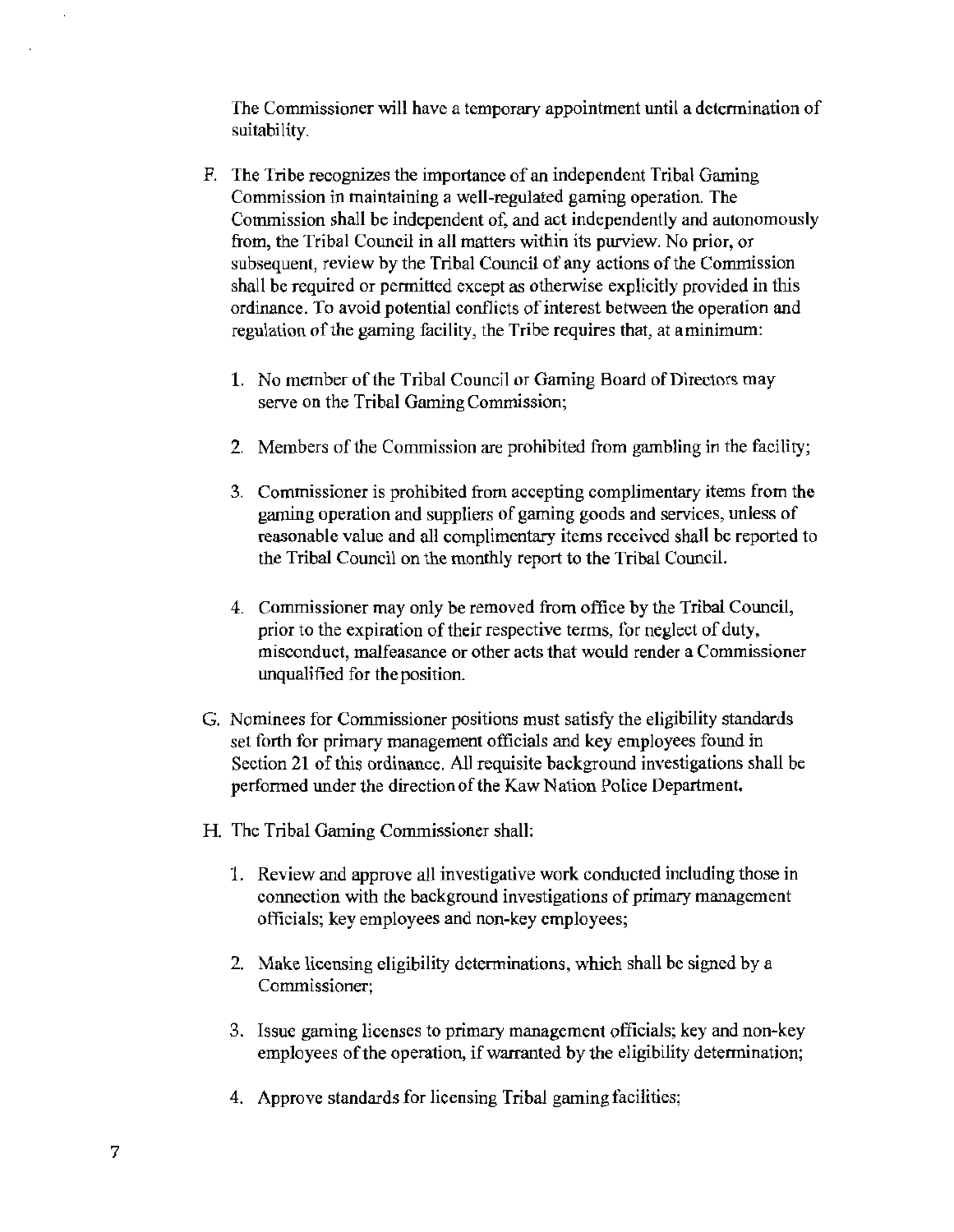- 5. Issue facility licenses to gaming facilities;
- 6. Ensure compliance with all Tribal, state and federal laws, rules and regulations regarding Indian gaming, if applicable;
- 7. Hold hearings on patron complaints, in accordance with procedures established in this ordinance and the Tribal gaming regulations;
- 8. Approve regulations necessary to comply with applicable internal control standards;
- 9. Approve regulations on the levying of fees and/or taxes associated with gaming license applications;
- 10. Approve regulations on the levying of fines and/or the suspension or revocation of gaming licenses for violations of this ordinance or any Tribal, federal or state gaming regulations, if applicable;
- 11. Approve regulations for enforcing voluntary exclusions;
- 12. Approve a list of regulatory authorities that conduct background investigations of, and license, vendors who are recognized as trustworthy;
- 13. Perform such other duties the Commission deems appropriate for the proper regulation of the Tribal gaming operation;
- 14. Approve such regulations and guidelines to implement the provisions of this ordinance, so long as they are in furtherance of, and not in conflict with, any provisions of this Ordinance; and,
- 15. Have a representative of the Gaming Commission at the quarterly General Council meeting, when requested by the Tribal Council.
- I. The Office of the Tribal Gaming Commission, with the ultimate responsibility being placed on the Gaming Commission, shall:
	- 1. Conduct background investigations, or cause such investigations to be conducted, for primary management officials; key employees and non-key employees;
	- 2. Create and maintain investigative reports based on the background investigations of primary management officials; key employees and non-key employees;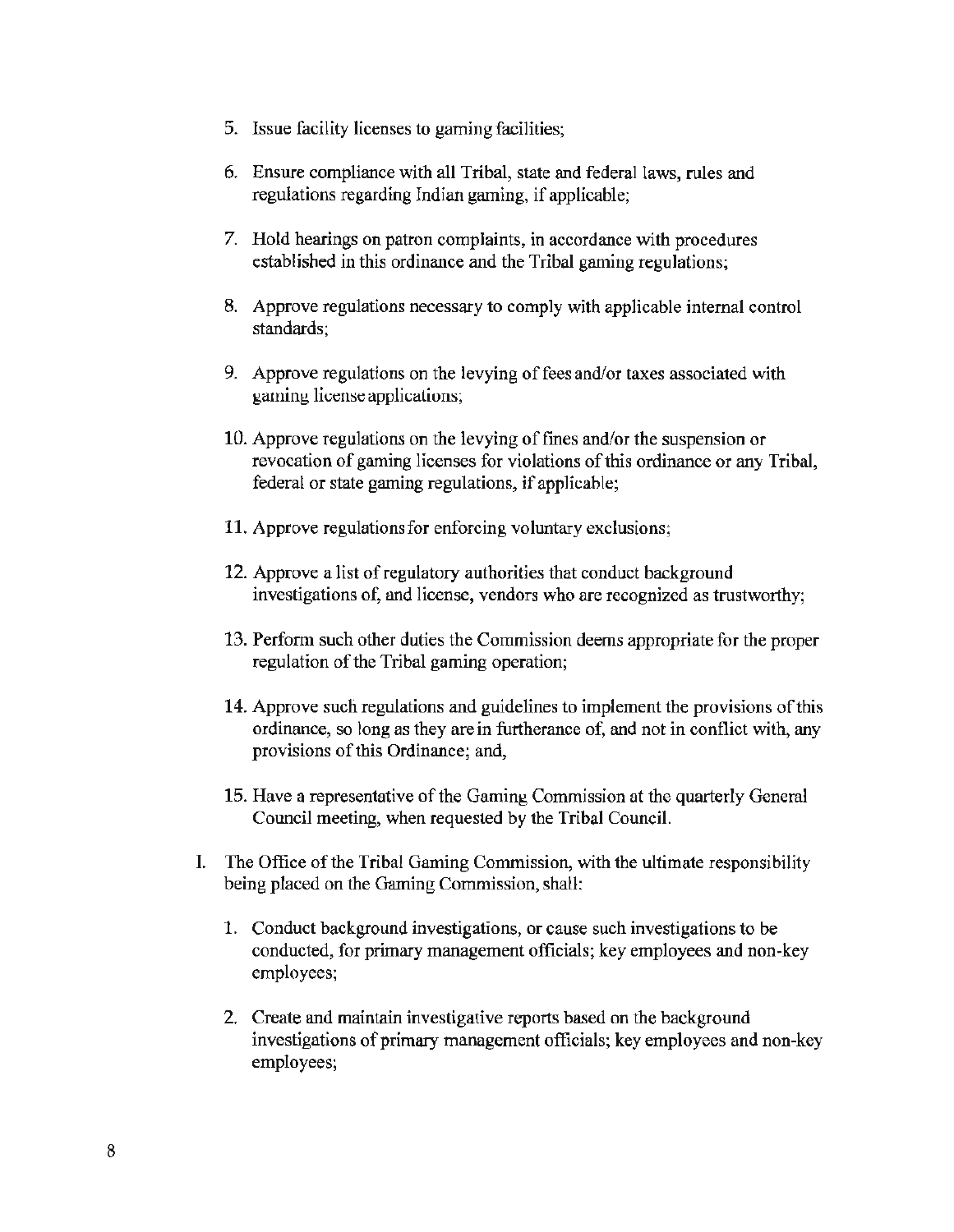- 3. Obtain and process fingerprints, or designate a law enforcement agency to obtain and process fingerprints;
- 4. Submit a notice of results to the NIGC of the background investigations done for each primary management official; key and non-key employee applicant;
- 5. Establish standards for licensing Tribal gaming facilities;
- 6. Inspect, examine and monitor all of the Tribe's gaming activities, and have immediate access to review, inspect, examine, photocopy and audit all records of the gaming establishment, not including records maintained by Human Resources;
- 7. Ensure compliance with all Tribal, state and federal laws, rules and regulations regarding Indian gaming, if applicable;
- 8. Investigate any suspicion of wrongdoing associated with any gaming activities;
- 9. Comply with any and all reporting requirements under IGRA, the NIGC's regulations and any tribal-state compact to which the Tribe is a party, and any other applicable law;
- 10. Draft and issue regulations necessary to comply with applicable internal control standards;
- 11. Draft and issue regulations on the levying of fees and/or taxes associated with gaming license applications;
- 12. Draft and issue regulations on the levying of fines and/or the suspension or revocation of gaming licenses for violations of this ordinance or any Tribal, federal or state gaming regulations, if applicable;
- 13. Establish a list of persons not allowed to game in the Tribe's gaming facilities in order to maintain the integrity of the gaming operation;
- 14. Establish a list of persons who have voluntarily agreed to be excluded from the Tribal gaming facility, and create regulations for enforcing the exclusions;
- 15. Provide referrals and information to the appropriate law enforcement officials when such information indicates a violation of Tribal, federal or state statutes, ordinances, regulations, codes or resolutions;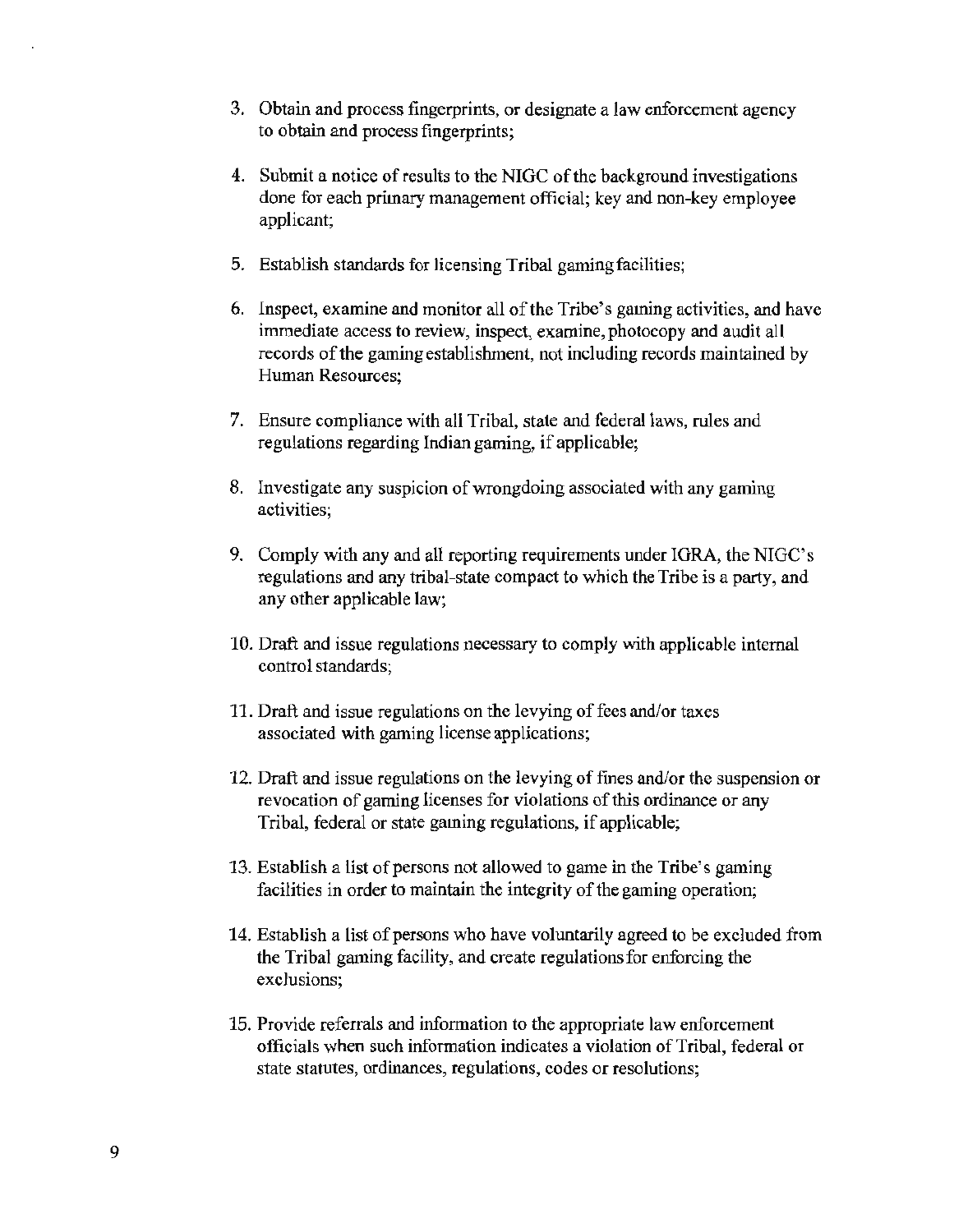- 16. Create a list of regulatory authorities that conduct background investigations of, and license, vendors who are recognized as trustworthy;
- 17. Draft regulations exempting vendors from the licensing and/or background investigation requirements if they have received a license from a recognized regulatory authority;
- 18. Perform such other duties the Commission deems appropriate for the proper regulation of the Tribal gaming operation; and
- 19. Draft such regulations and guidelines to implement the provisions of this ordinance, so long as they are in furtherance of, and not in conflict with, any provisions of this Ordinance.
- 20. Provide and supervise a surveillance department and provide surveillance services at all gaming enterprises.
- J. Before adopting, amending and repealing regulations, the Commission shall give notice of any such proposed action to the Tribal Council, the gaming  $operation(s)$  and all other persons whom the Commission has reason to believe have a legitimate interest in the proposed action. The notice shall invite comments and describe the general nature of the proposed action and the manner in which comments on the proposed action shall be received by the Commission. All rules, regulations, policies and procedures, and tribal internal control standards shall be filed in the Office of the Tribal Secretary.
- K The Commission shall ensure that all records and information obtained as a result of an employee background investigation shall remain confidential and shall not be disclosed to any persons who are not directly involved in the licensing and employment processes. Information obtained during the course of an employee background investigation shall be disclosed to members of management, human resource personnel and/or others employed by the Tribal gaming operation on a need-to-know basis, for actions taken in their official capacities.
- L. The confidentiality requirements in Section 8(J), above, do not apply to requests for such records or information from any Tribal, federal, or state law enforcement or regulatory agency) or for the use of such records or information by the Commission and staff in the performance of their official duties.
- M. The Commissioner shall be compensated at a level determined by the Tribal Council. In order to ensure the Commissioner is not improperly influenced, a Commissioner's compensation shall not be based on a percentage of gaming revenue.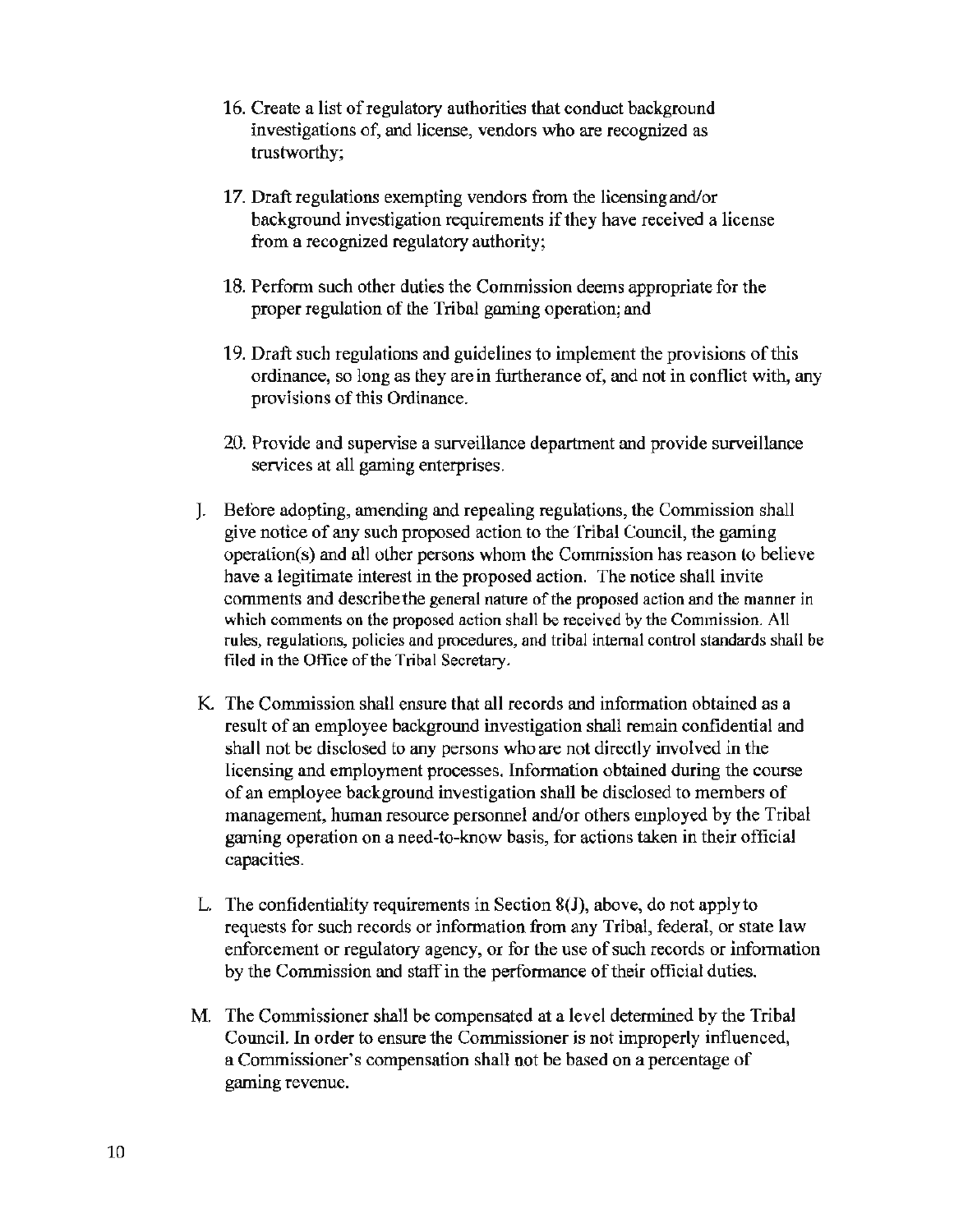- N. The Commission shall keep a written record of all its meetings and the Gaming Commission meeting minutes shall be filed with the Tribal Secretary.
- 0. The Commission shall establish a budget for its operations that shall be approved by the Tribal Council.
- P. The Commission shall make monthly written reports to the Tribal Council due by the noon the Friday preceding the regular monthly Tribal Council Meeting. Such reports shall contain the following information:
	- 1. Number and type of licenses issued during the previous month;
	- 2. Information regarding denials, suspensions and revocations;
	- 3. A report of the Commission expenditures for the prior quarter
	- 4. A summary of any Commission travel and training;
	- 5. All complimentary items received by the Commissioner;
	- 6. All other information which the Commission deems relevant in order to the keep the Council informed and current on all gaming regulatory matters.

#### Section 9. Audits

- A. The Tribe shall cause to be conducted independent audits of gaming operations annually and shall submit the results of those audits to the NIGC. Annual audits shall conform to generally accepted auditing standards (GAAP).
- B. All gaming-related contracts that result in the purchase of supplies, services or concessions for more than \$25,000 in any year (except contracts for professional legal and accounting services) shall be specifically included within the scope of the audit conducted under Section 9(A) of this ordinance.
- C. Copies of the annual audit of each licensed gaming operation, and each audit for supplies, services or concessions of each gaming operation, shall be furnished to the NIGC within 120 days after the end of each fiscal year of the gaming operation.

#### Section 10. Environment and Public Health and Safety

Each gaming facility shall be constructed, maintained, and operated in a manner that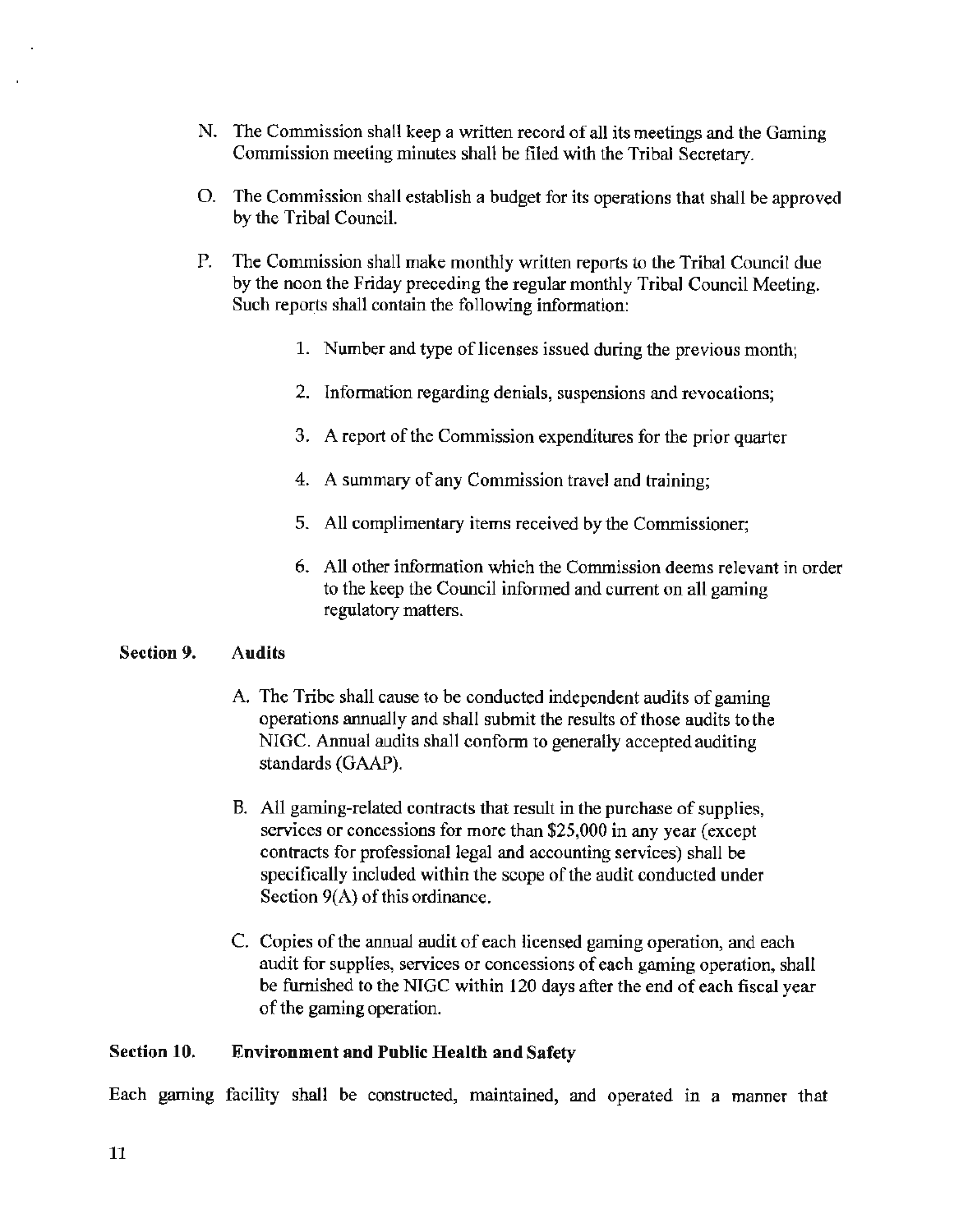adequately protects the environment and the health and safety of the public.

#### Section 11. Patron Dispute Resolution

The Gaming Commission shall conduct patron dispute resolutions in accordance with the Kaw Nation and State of Oklahoma Tribal State Compact and other applicable laws.

#### Section 12. Facility Licenses

- A The Tribe shall issue a separate license to each place, facility or location on Indian lands where gaming is conducted under this ordinance.
- B. The Tribal Gaming Commission is responsible for issuing new or renewed facility licenses to each place, facility or location.
- C The Tribal Gaming Commission shall identify the environmental, health and public safety standards with which the place, facility or location must comply, and specify the fonn, conditions and contentof a facility license application. The Commission shall require the facility to submit:
	- 1. A legal description of the lands upon which the facility is located, and a certification that the site constitutes "Indian lands." as defined in IGRA, the NIGC's regulations, NIGC Office of General Counsel and DOI Solicitor Offices' Indian lands legal opinions, judicial decisions and any other applicable law.
- D. The Tribal Gaming Commission shall only issue a facility license if the facility provides the required information and documentation, and sufficiently satisfies any additional conditions deemed necessary by the Commission.
- E The Tribe or the Gaming Commission shall submit to the NIGC Chair a notice that issuance of a facility license is under consideration by the Tribal Gaming Commission. This notice must be submitted at least 120 days before the opening of any new place, facility or location on Indian lands where gaming will occur.
- F. The Tribal Gaming Commission shall submit a copy of each newly issued or renewed facility license to the NIGC Chair within 30 days of issuance, along with any other required documentation.
- G. The Tribe shall notify the NIGC Chair within 30 days if a facility license is terminated or expires, or if a gaming place, facility, or location closes or reopens.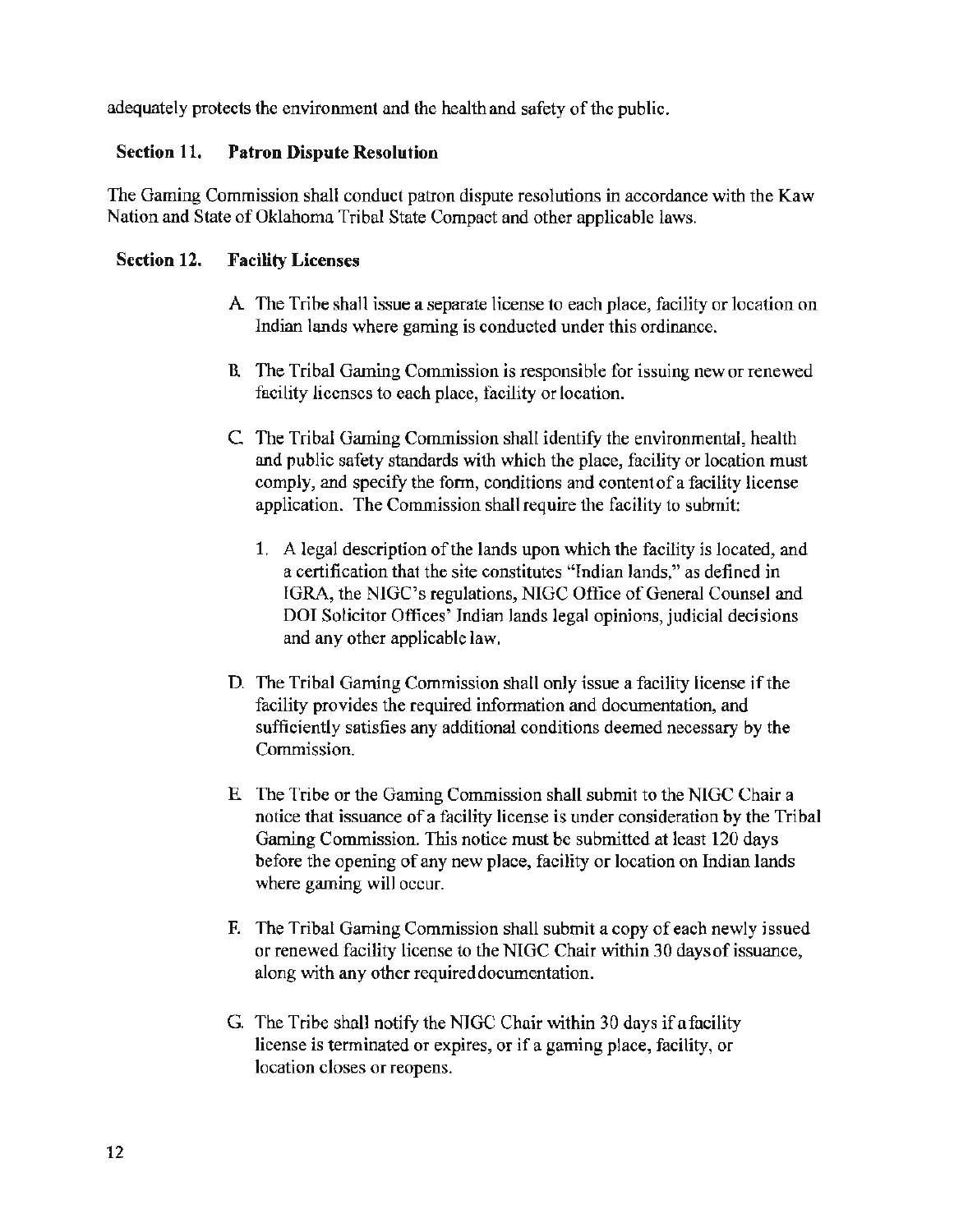### Section 13. Agent for Service of Process

The Commission designates the Kaw Nation Attorney General as the agent for service of any official determination, order or notice of violation. The Attorney General shall promptly report any such service to the Commission and shall promptly provide the Commission with a copy of any complaints or other documents served.

#### Section 14. Required Application Forms.

- A. The Kaw Nation Gaming Commission shall require.any applicant for any type of gaming license to provide:
	- l. Application for gaming license by individual, if applicable, or application, for gaming license by contract or entry, including management;
	- 2. Personal history record, with attached personal financial questionnaire;
	- 3. One complete fingerprint card or digital fingerprint submission; and,
	- 4. Request to release information individual or entity.
- B. The Commission may request any additional forms or information from an application, as it deems necessary or appropriate.
- C. The Commission shall create an individual file for each applicant, which includes the applicant's personal history record, and all backgrowid information compiled by the Commission.
- D. Applicants and licensees shall have a continuing duty to provide any materials, assistance or other information required by the Commission. If any information provided on the application changes or becomes inaccurate in any way. the applicant or licensee shall promptly notify the Commission of such changes or inaccuracies.

#### Section 15. Privacy Notice

A. The following notice shall be placed on the Tribe's license application form for a non- key, key employee or a primary management official before it is filled out by an applicant:

In compliance with the Privacy Act of 1974, the following information is provided: Solicitation of the information on this form is authorized by 25 U.S.C. §§ 2701 *et seq.* The purpose of the requested information is to determine the eligibility of individuals to be granted a gaming license. The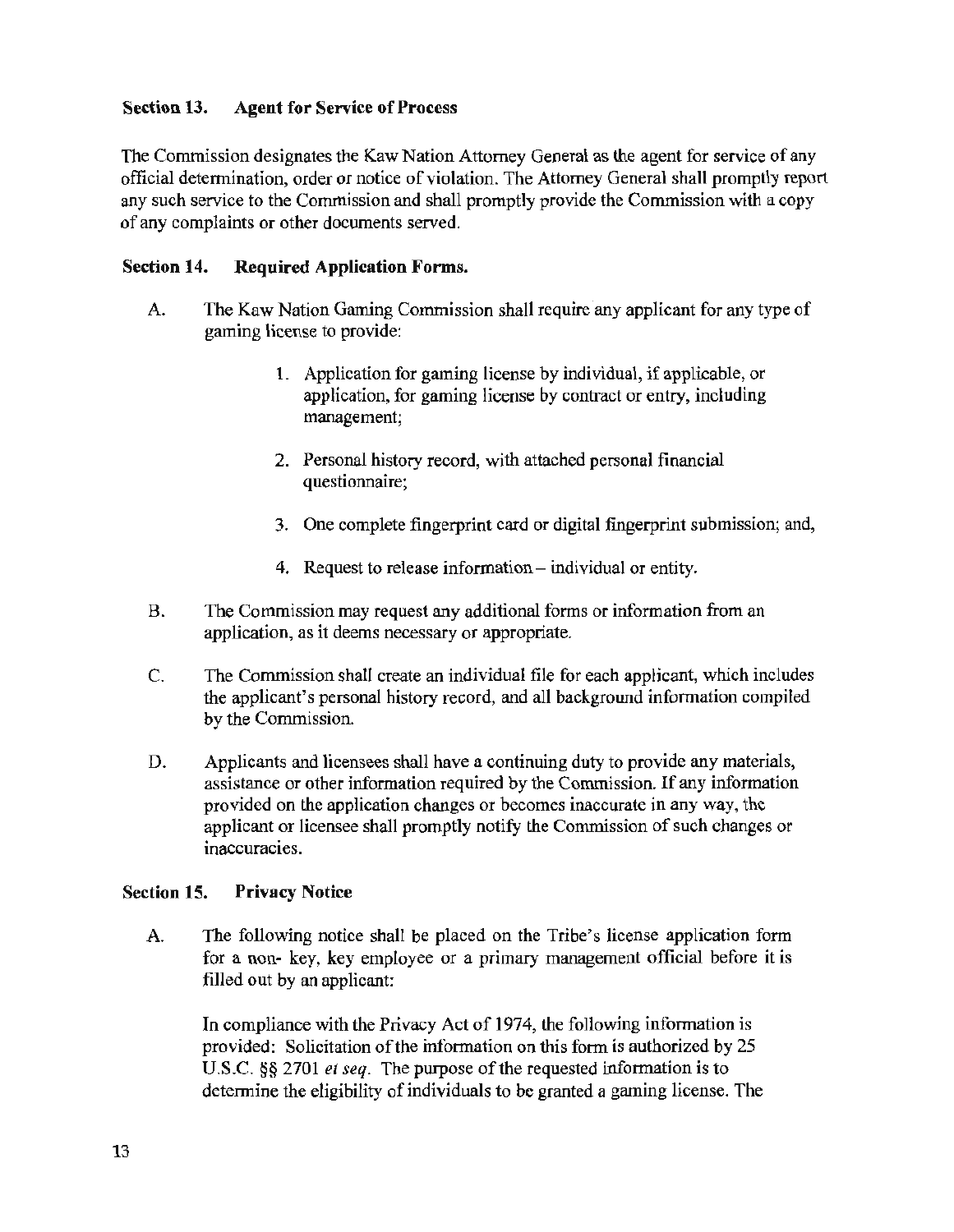information will be used by the Tribal gaming regulatory authorities and by the National Indian Gaming Commission members and staff who have need for the information in the performance of their official duties. The information may be disclosed by the Tribe or the NIGC to appropriate Federal, Tribal, State, local, or foreign law enforcement and regulatory agencies when relevant to civil, criminal or regulatory investigations or prosecutions or when pursuant to a requirement by a tribe or the NIGC in connection with the issuance, denial, or revocation of a gaming license, or investigations of activities while associated with a tribe or a gaming operation. Failure to consent to the disclosures indicated in this notice will result in a tribe being unable to license you for a primary management official or key employee position.

The disclosure of your Social Security Number (SSN) is voluntary. However, failure to supply a SSN may result in errors in processing your application.

B. The following additional notice shall be placed on the application form for a key employee or a primary management official before it is filled out by an applicant:

A false statement on any part of your license application may be grounds for denying a license or the suspension or revocation of a license. Also, you may be punished by fine or imprisonment (U.S. Code, title 18, section 1001).

### Section 16. License Fees

The Commission may charge a license application fee, to be set by the Tribal Gaming Commission, to cover its expenses in investigating and licensing non-key employees, key employees and primary management officials of the gaming operation.

#### Section 17. Fingerprints

The Gaming Commission shall perform a background investigation for each primary management official, key employee and non-key employee of the gaming operation. The Commission shall request fingerprints from each primary management official and key employee. Fingerprints shall be taken by the Gaming Commission. Fingerprints will be forwarded to the Federal Bureau of Investigation ("FBI") for processing and the National Criminal Information Center to determine the applicant's criminal history, if any and reported to NIGC.

#### Section 18. Background Investigations

- A. The Gaming Commission shall perform a background investigation for each primary management official, non-key employee and key employee in its gaming operation.
- B. The Gaming Commission is responsible for conducting the background investigations of primary management officials; key and non-key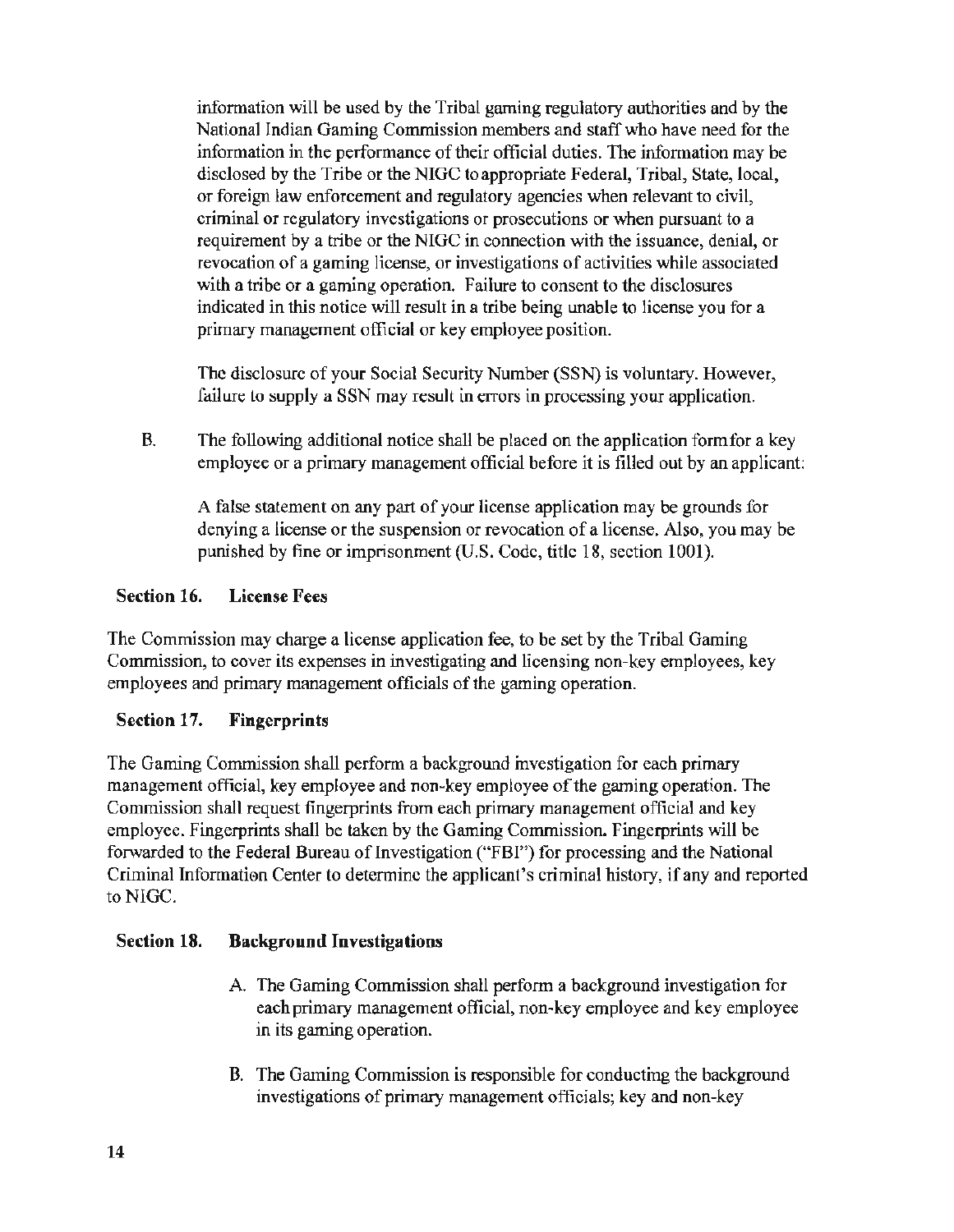employees.

- C. The Gaming Commission shall obtain from each primary management official, key employees and non-key employees all of the following information:
	- 1. Full name, other names used (oral or written), social security number, birth date, place of birth, citizenship, gender and all languages spoken and/or written);
	- 2. Currently, and for the previous five (5) years, business and employment positions held, ownership interests in those businesses, business and residential addresses, and driver's license numbers;
	- 3. The names and current addresses of at least three (3) personal references, including one (1) personal reference who was acquainted with the applicant during each period of residence listed under paragraph (C)(2) of this section;
	- 4. Current business and residential telephone numbers, and all cell phone numbers;
	- 5. A description of any existing and previous business relationships with other tribes, including any ownership interests in the businesses;
	- 6. A description of any existing and previous business relationships with the gaming industry generally, including ownership interests in the businesses;
	- 7. The name and address of any licensing or regulatory agency with which the person has filed an application for a license or permit related to gaming, whether or not such license or permit was granted;
	- 8. For each felony for which there is an ongoing prosecution or a conviction, the charge, the name and address of the cowt involved, and the date of disposition, if any;
	- 9. For each misdemeanor conviction or ongoing misdemeanor prosecution (excluding minor traffic violations) within 10 years of the date of the application, the name and address of the court involved and the date of disposition, if any;
	- 10. For each criminal charge (excluding minor traffic charges), whether or not there is a conviction, if such criminal charge is within 10 years of the date of the application, and is not otherwise listed pursuant to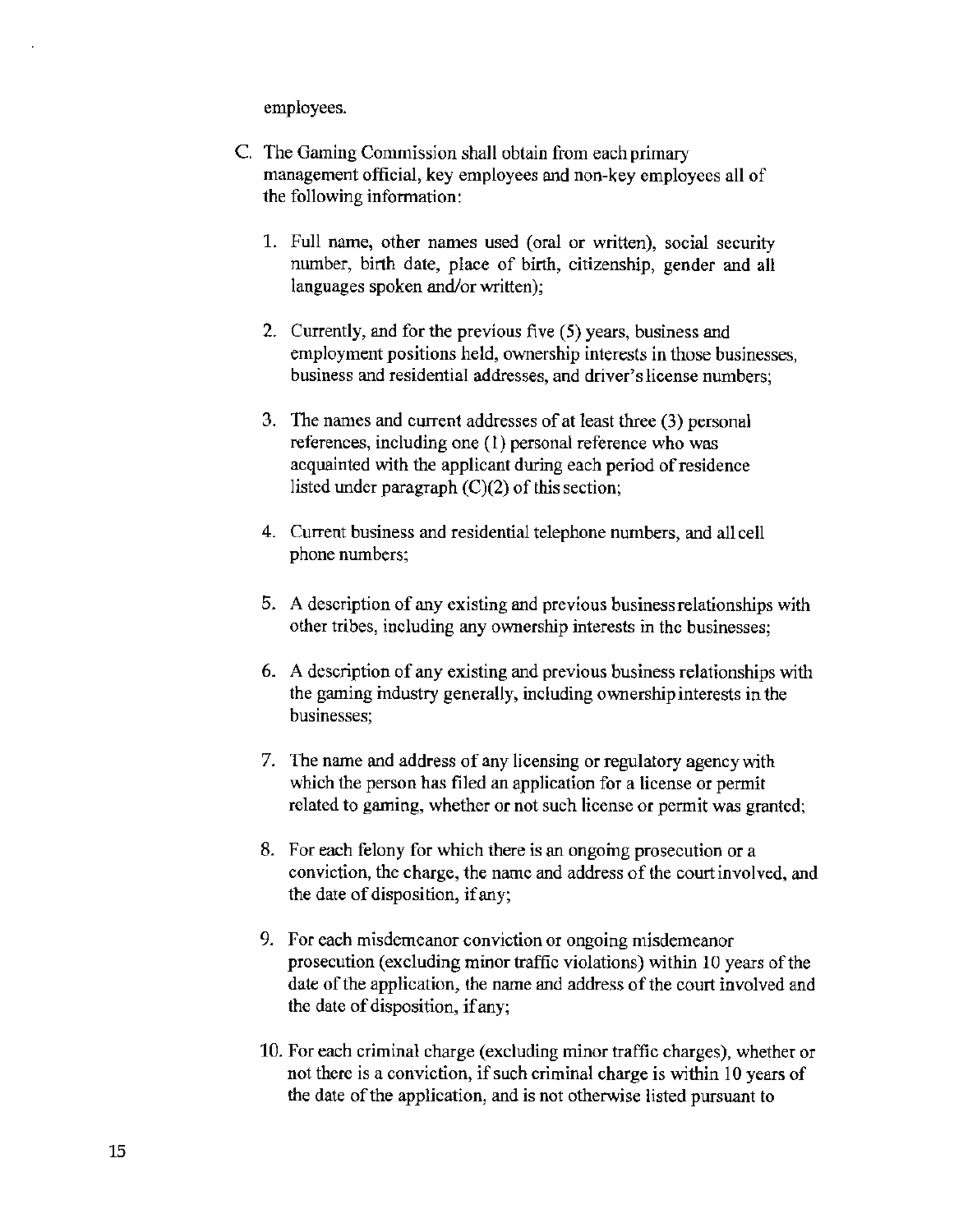paragraphs  $(C)(8)$  or  $(C)(9)$  of this Section, the criminal charge, the name and address of the court involved, and the date of disposition, if any;

- 11. The name and address of any licensing or regulatory agency with which the person has filed an application for an occupational license or permit, whether or not such license or permit was granted;
- 12. A photograph;
- 13. Any other information the Commission deems relevant; and
- 14. Fingerprints obtained in accordance with procedures adopted by the Commission pursuant to 25 C.F.R. *§* 522.2(h).
- D. When a primary management official, non-key or key employee is employed by the Tribe, a complete application file, containing all of the information listed in Section 18(c), shaH he maintained.

#### Section 19. Procedures for Conducting Background Investigations

- A. The Gaming Commission, or its agent, shall employ or engage an investigator to conduct a background investigation of each applicant for a primary management official; key and non-key employee position. The investigation must be sufficient to allow the Gaming Commission to make an eligibility determination under Section 22 of this ordinance. The investigator shall:
	- 1. Verify the applicant's identity through items such as a social security card, driver's license, birth certificate or passport;
	- 2. Contact each personal and business reference provided in the license application, when possible;
	- 3. Conduct a personal credit check;
	- 4. Conduct a civil history check for past or outstanding judgments, current liens, past or pending lawsuits, and any other information deemed to be relevant;
	- 5. Conduct a criminal history records check by submitting the applicant's fingerprints to the NIGC, FBI or to another law enforcement agency for forwarding to the FBI to perform a criminal history records check utilizing the FBI's data base;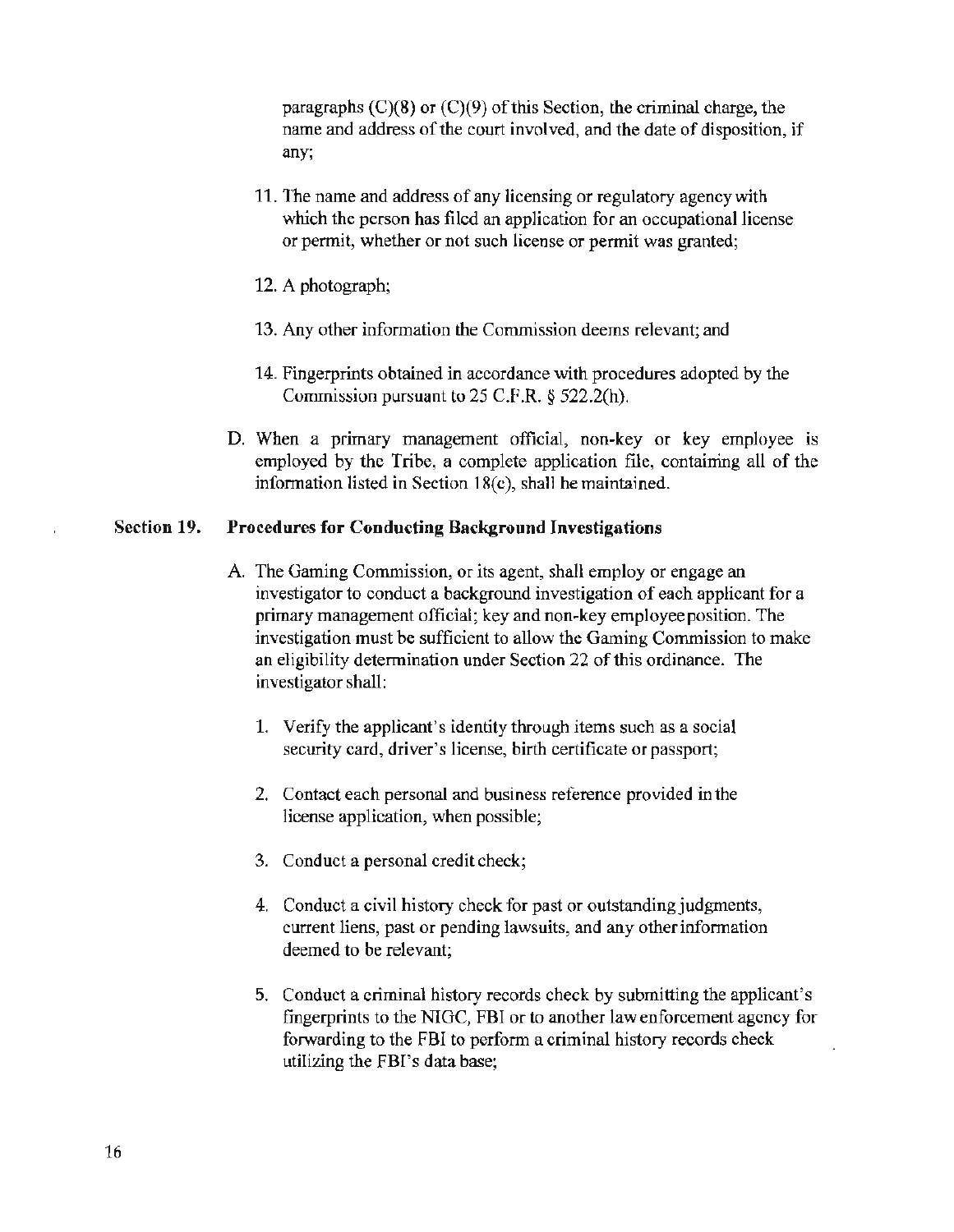- 6. Based on the results of the criminal history records check, as well as information acquired from an applicant's self-reporting or from any other source, obtain information from the appropriate court regarding any past felony and/or misdemeanor convictions or ongoing prosecutions within the past 10 years;
- 7. Inquire into any previous or existing business relationships with the gaming industry, including with any tribes with gaming operations, by contacting the entities or tribes;
- 8. Verify the applicant's history and current status with any licensing agency by contacting the agency; and
- 9. Take other appropriate steps to verify the accuracy of the information, focusing on any problem areas noted.

#### Section 20. Investigative Reports

- A. The Gaming Commission shall create and maintain an investigative report for each background investigation of a primary management official, non·key or key employee.
- B. Investigative reports shall include all of the following information:
	- 1. Steps taken in conducting the investigation;
	- 2. Results obtained;
	- 3. Conclusions reached; and
	- 4. The basis for those conclusions.

#### Section 21. Eligibilify Determinations

- A. Before a license is issued to a primary management official, key employee or non- key employee or Gaming Commission employee, the Commission shall make a finding conceming the eligibility of that person for receiving a gaming license by reviewing the applicant's prior activities, criminal record, if any, and reputation, habits and associations.
- B. If the Commission, in applying the standards adopted in this ordinance, determines that licensing the person poses a threat to the public interest or to the effective regulation of gaming, or creates or enhances the dangers of unsuitable, unfair or illegal practices, methods and/or activities in the conduct of gaming, he or she shall not license that person in a key employee or primary management official position.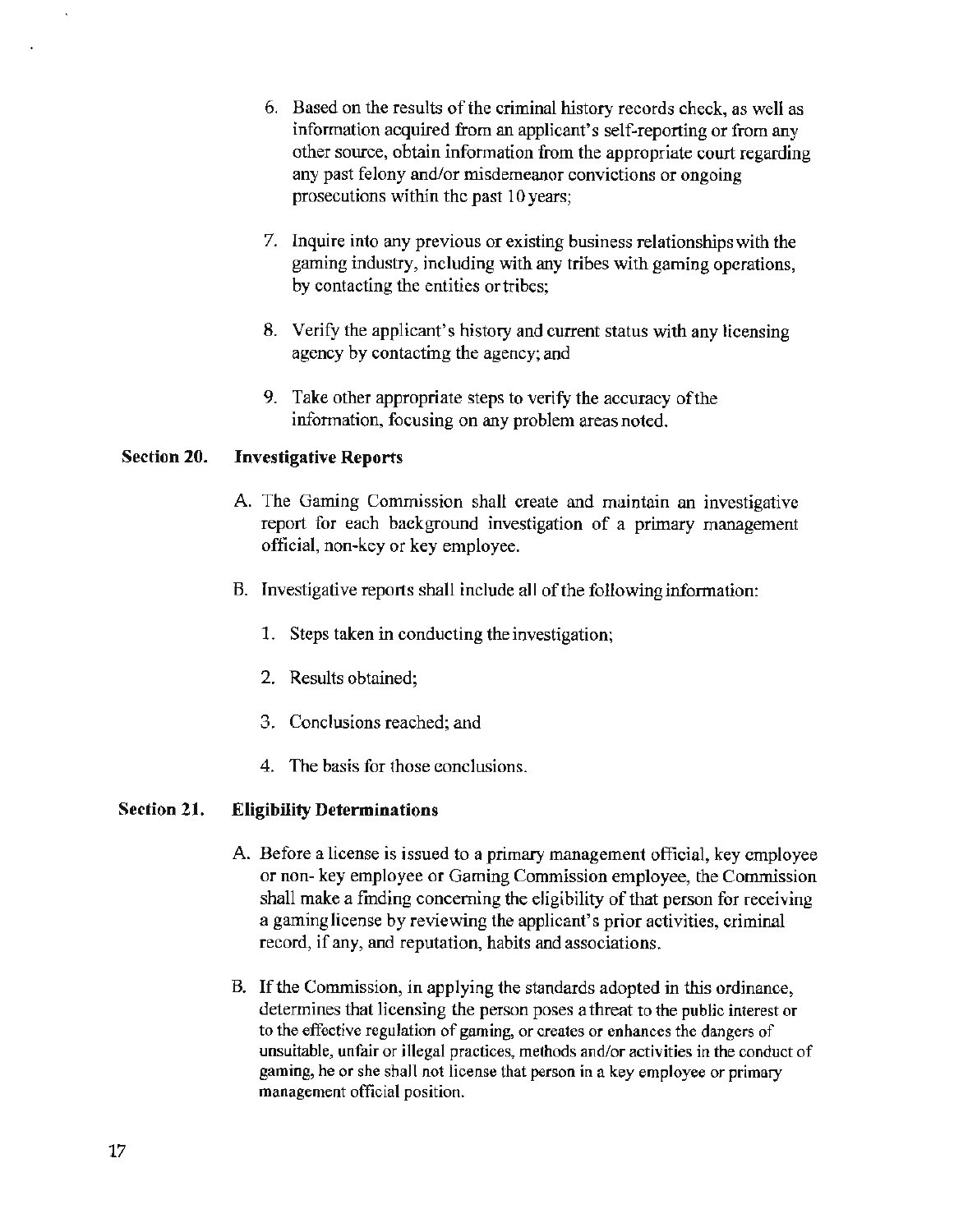C. Copies of the eligibility determination shall be included with thenotice of results that must be submitted to the NIGC before the licensing of a primary management official or key employee.

#### Section 22. Notice of Results of Background Investigations

- A Before issuing a license to a primary management official or key employee, the Gaming Commission shall prepare a notice of results of the applicant's background investigation to submit to the NIGC.
	- 1. The notice of results must be submitted to the NIGC no later than 60 days after the applicant begins working for the Casino.
- B. The notice of results shall include the following information:
	- 1. The applicant's name, date of birth, and social security number;
	- 2. The date on which the applicant began, or will begin, working as a primary management official or key employee;
	- 3. A summary of the information presented in the investigative report, including:
		- a. licenses that have previously been denied;
		- b. gaming licenses that have been revoked, even if subsequently reinstated;
		- c. every known criminal charge brought against the applicant within the last 10 years of the date of the application; and
		- d. every felony offense of which the applicant has been convicted or any ongoing prosecution; and
	- 4. A copy of the eligibility determination made in accordance with Section 21.

#### Section 23. Granting Gaming Licenses

- A. All primary management officials, key and non-key employees of the gaming operation and all Gaming Commission employees must have a gaming license issued by the Gaming Commission.
- B. The Gaming Commission is responsible for granting and issuing gaming licenses to primary management officials, non-key and key employees and all Gaming Commission employees.
- C. The Gaming Commission may license a primary management official or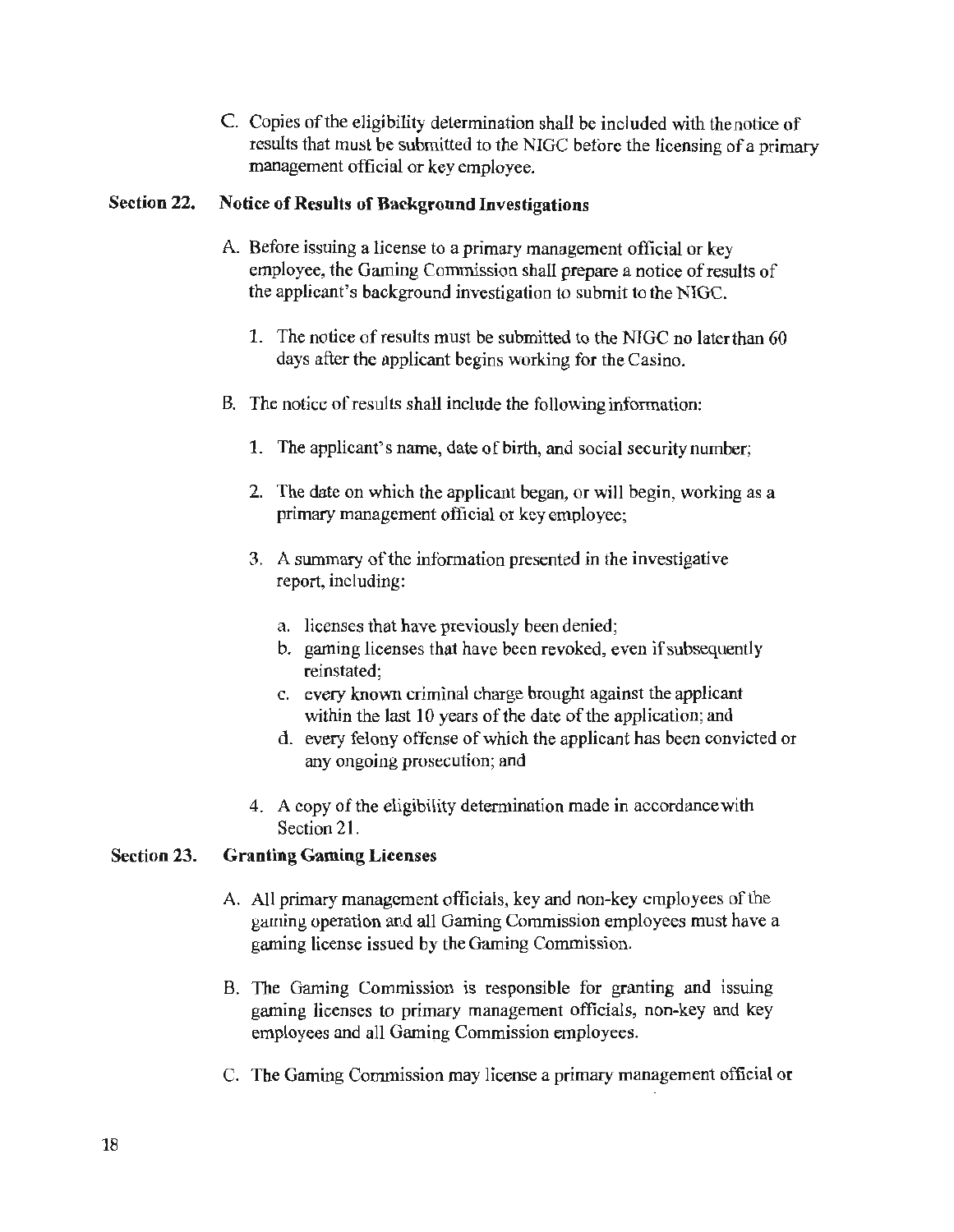key employee applicant after submitting a notice of results of the applicant's background investigation to the NIGC, as required by Section 22.

- D. The Gaming Commission shall notify the NIGC of the issuance of a license to a primary management official or key employee within 30 days of issuance.
- E. The gaming operations shall not employ an individual in a primary management official or key employee position who does not have a license after 90 days of beginning work at the gaming operation.
- F. The Gaming Commission must reconsider a license application for a primary management official or key employee if it receives a statement of itemized objections to issuing such a license from the NIGC, and those objections are received within 30 days of the NIGC receiving a notice of results of the applicant's background investigation.
	- 1. The Gaming Commission shall take the NIGC'sobjections into account when reconsidering a license application.
- G. The Gaming Commission will make the final decision whether to issue a license to an applicant for a primary management official, key or non-key employee position or a Gaming Commission employee.
- H. If the Gaming Commission has issued a license to a primary management official or key employee before receiving the NIGC's statement of objections, notice and a hearing shall be provided to the licensee, as required by Section 25.

#### Section 24. Denying Gaming Licenses

- A. The Gaming Commission shall not license a primary management official, key or non-key employee or Gaming Commission employee if the Gaming Commission detennines, in applying the standards in Section 21 for making a license eligibility determination, that licensing the person:
	- 1. Poses a threat to the public interest;
	- 2. Poses a threat to the effective regulation of gaming; or
	- 3. Creates or enhances the dangers of unsuitable, unfair or illegal practices, methods and/or activities in the conduct of gaming.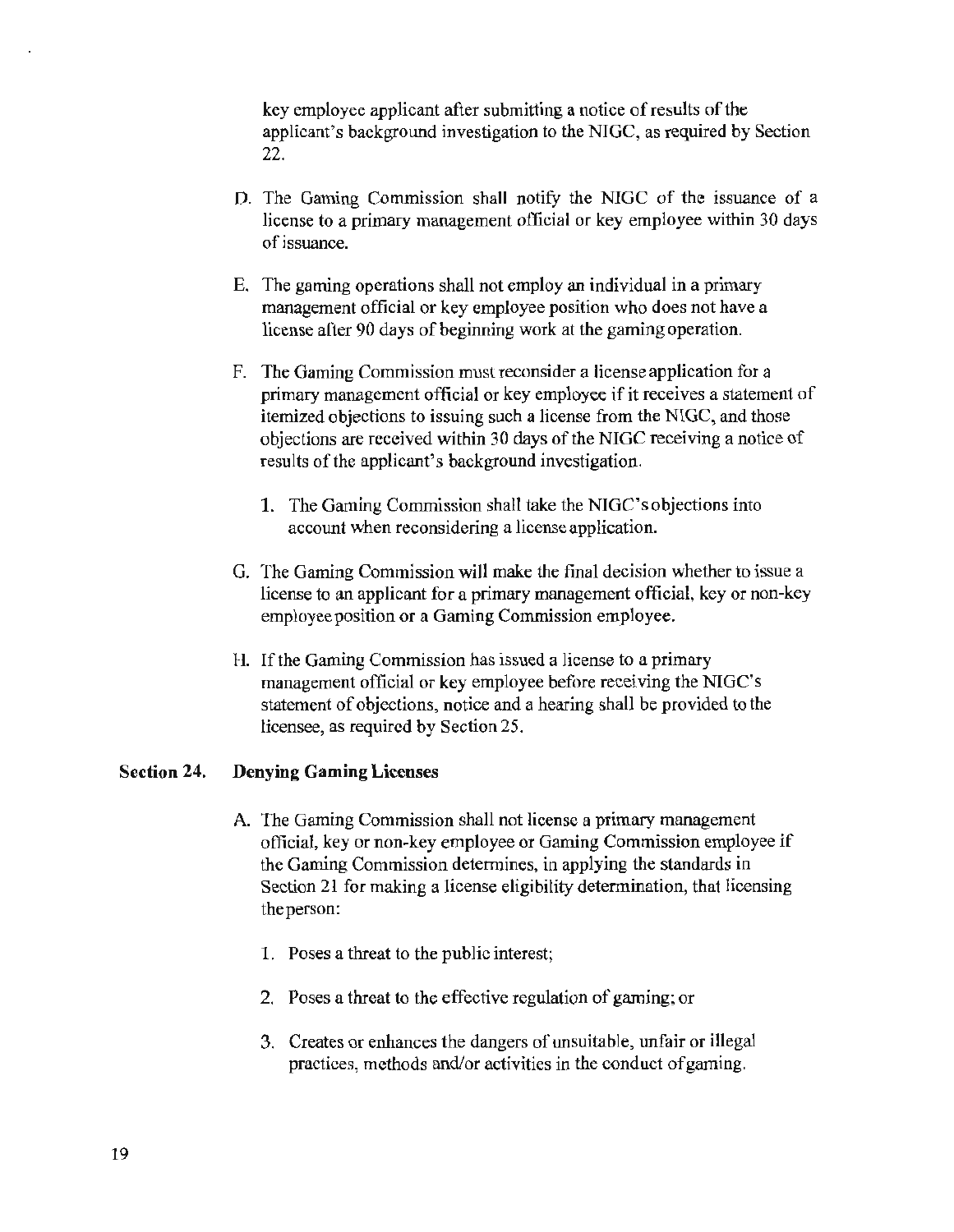- B. When the Gaming Commission does not issue a license to an applicant for a primary management official, key or non-key employee position or Gaming Commission employee, or revokes a previously issued license after reconsideration, it shall:
	- 1. Notify the NIGC; and
	- 2. Forward copies of its eligibility determination and notice of results of the applicant's background investigation to the NIGC for inclusion in the Indian Gaming Individuals Record System.
	- 3. Provide the applicant or licensee with notice and hearing in accordance wilh Section 25.

#### **Section 25. Gaming License Suspensions and Revocations**

- A If, after a license is issued to a primary management official, key or a non-key employee, or Gaming Commission employee, the Commission receives notice from the NlGC that the primary management official or key employee is not eligible for employment or if the Gaming Commission denies, suspends or revokes a license, the Gaming Commission shall do the following:
	- **1.** Immediately suspend the license, if applicable;
	- 2. Provide the licensee with written notice of the suspension and proposed revocation, or Commission action; and
	- 3. Provide the licensee with notice of a time and place for a hearing on the proposed revocation/action of the license.
	- 4. The right to a revocation hearing vests only when a license is granted under an ordinance approved by the NlGCChair.
	- 5. Following a revocation hearing, the Conunission shall decide whether to revoke or reinstate the license at issue.
	- 6. The Commission shall notify the NIGC of its decision to revoke or reinstate a license within 45 days of receiving notification from the NIGC that a primary management official or key employee is not eligible for employment.
- B. If, the Gaming Commission denies, suspends or revokes a license issued to a primary management official, key or a non-key employee, or Gaming Commission employee for any reason than in accordance with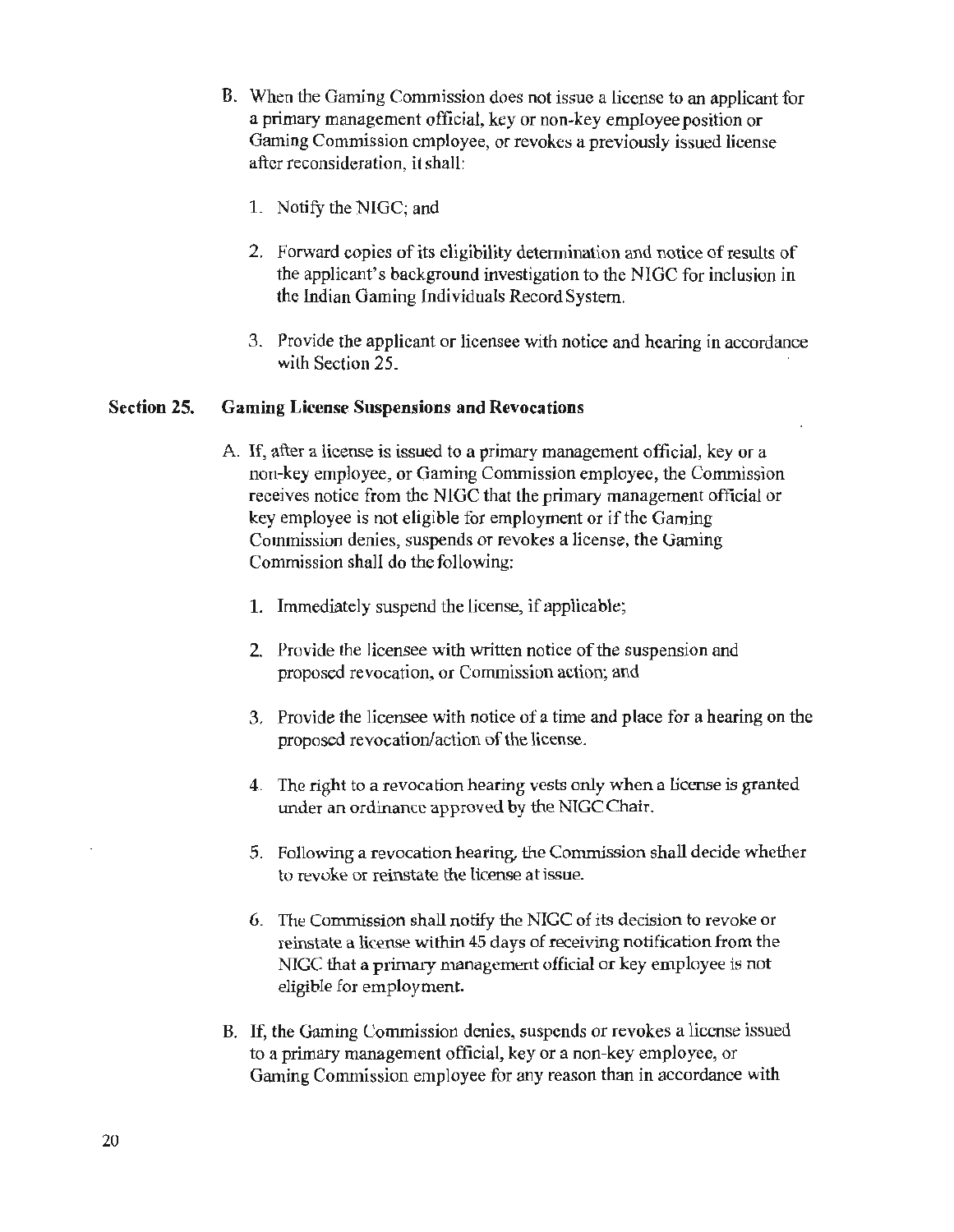subsection A of this Section, the Gaming Commission shall do the following:

- 1. Inunediately take action on the license, if applicable;
- 2. Provide the licensee with written notice of the suspension or Commission action and the Notice shall notify the licensee that a hearing must be requested within ten days from the day the Notice is received and failure to request a hearing in a timely manner shall finalize the Commission action, and
- 3. Upon a hearing request by the licensee, the Gaming Commission shall provide the licensee with notice of a time and place for a hearing on the action of the license; and the hearing must be held within thirty days from the date a hearing request is received by the Gaming Commission.
- 4. Following the hearing, the Commission shall decide whether to revoke or reinstate the license at issue.
- 5. The Commission shall notify the NIGC of any action taken by the Commission and notify the NIGC that a primary management official or key employee is not eligible for employment.

#### Section 26. Appeal of a License Denial or Revocation

- A. In the event that the Gaming Commissioner denies or revokes a gaming license, the applicant or revoked licensee may file an appeal within ten (10) days with the Kaw Nation District Court. If an appeal is not filed timely, the decision of the Kaw Nation Gaming Commissioner shall be final.
- B. The Kaw Nation District Court Judge shall review the determination of the Gaming Commissioner and may overturn the decision if the Kaw Nation District Court finds the determination to be arbitrary and capricious.
- C. The Decision of the Kaw Nation District Court Judge is final.

#### Section 27. Records Retention

- A. The Gaming Commission shall retain, for no less than three years from the date a primary management official or key employee is terminated or separates from employment with the gaming facility, the following documentation:
	- 1. Applications for licensing;
	- 2. Investigative Reports; and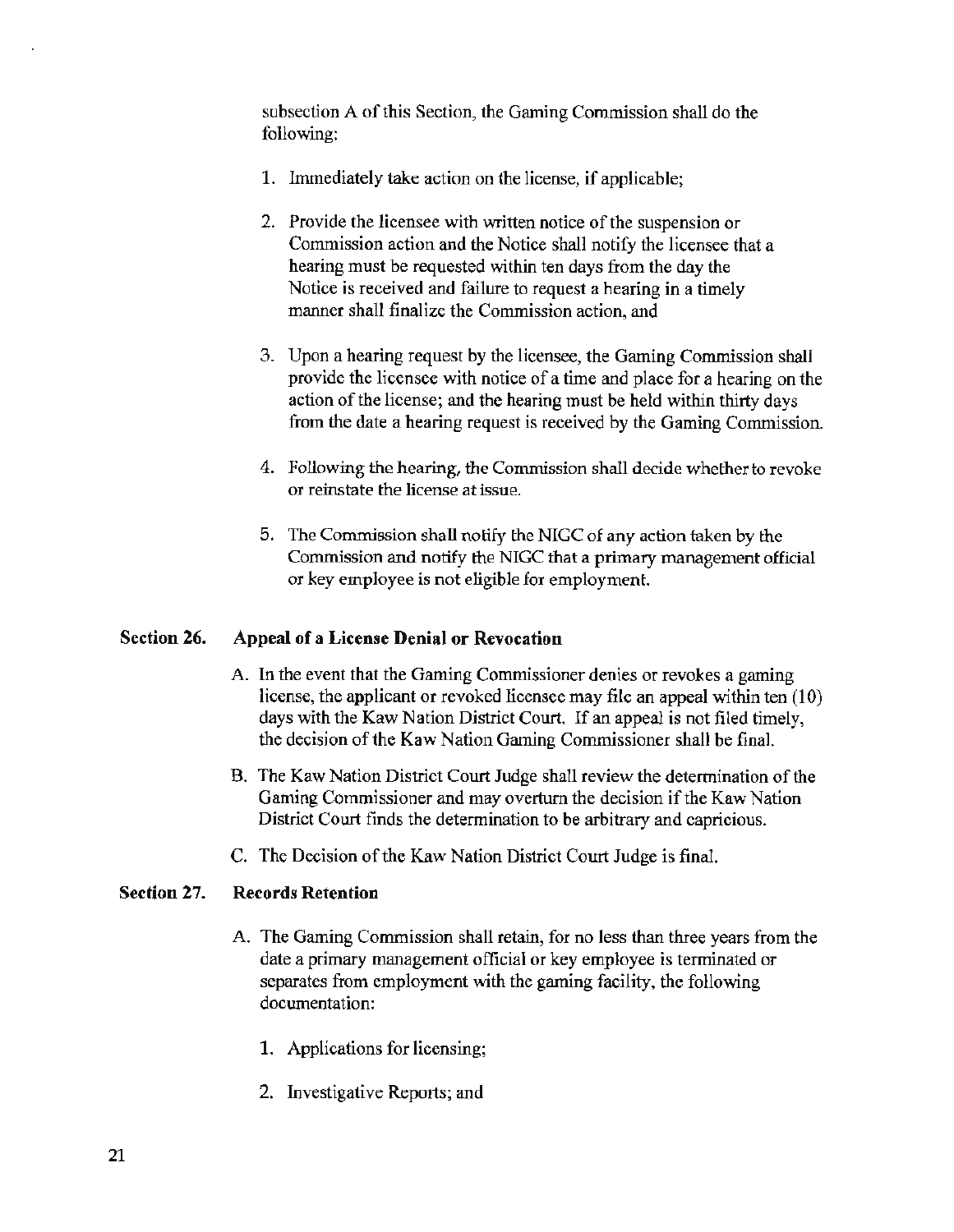- 3. Eligibility Determinations.
- B. The Gaming Connnission shall maintain all other records in accordance with the Tribal Records Retention Policy, including the following:
	- l. Applications, financial statements, fingerprints, contracts, licenses, suspension, and cancellation notices and correspondences of all applicants, including management entities, key employees, primary management officials, gaming establishments, and suppliers of gaming goods and services;
	- 2. Meeting minutes from all Commission meetings;
	- 3. Compliance reports;
	- 4. Reports relating to customer disputes, complaints or other issues that affect the integrity of the gaming operation;
	- 5. Commission budget and expenditures;
	- 6. Tribal Council Communications and correspondences;
	- 7. NIGC and State Compliance communications and correspondences;
	- 8. Gaming Device list; and
	- 9. Any other records or docwnents the Commission deems necessary or appropriate.

#### Section 28. Licenses for Vendors

Vendors of gaming services or supplies, with a value of \$25,000 or more annually, must have a vendor license from the Tribal Gaming Commission in order to transact business with the Tribal gaming operation. Contracts for non-gaming vendors, professional legal and professional accounting services are excluded from this Section.

#### Section 29. Submission of a Vendor License Application

In order to obtain a gaming vendor license, the business must complete a vendor application and submit to background checks of itself and its principals. Principals of a business include those officers, directors, managers, owners, partners, and non-institutional stockholders that either own 10% or more of the business' stock or are the 10 largest stockholders, as well as the on-site supervisors or managers designated in an agreement with the gaming facility, if applicable.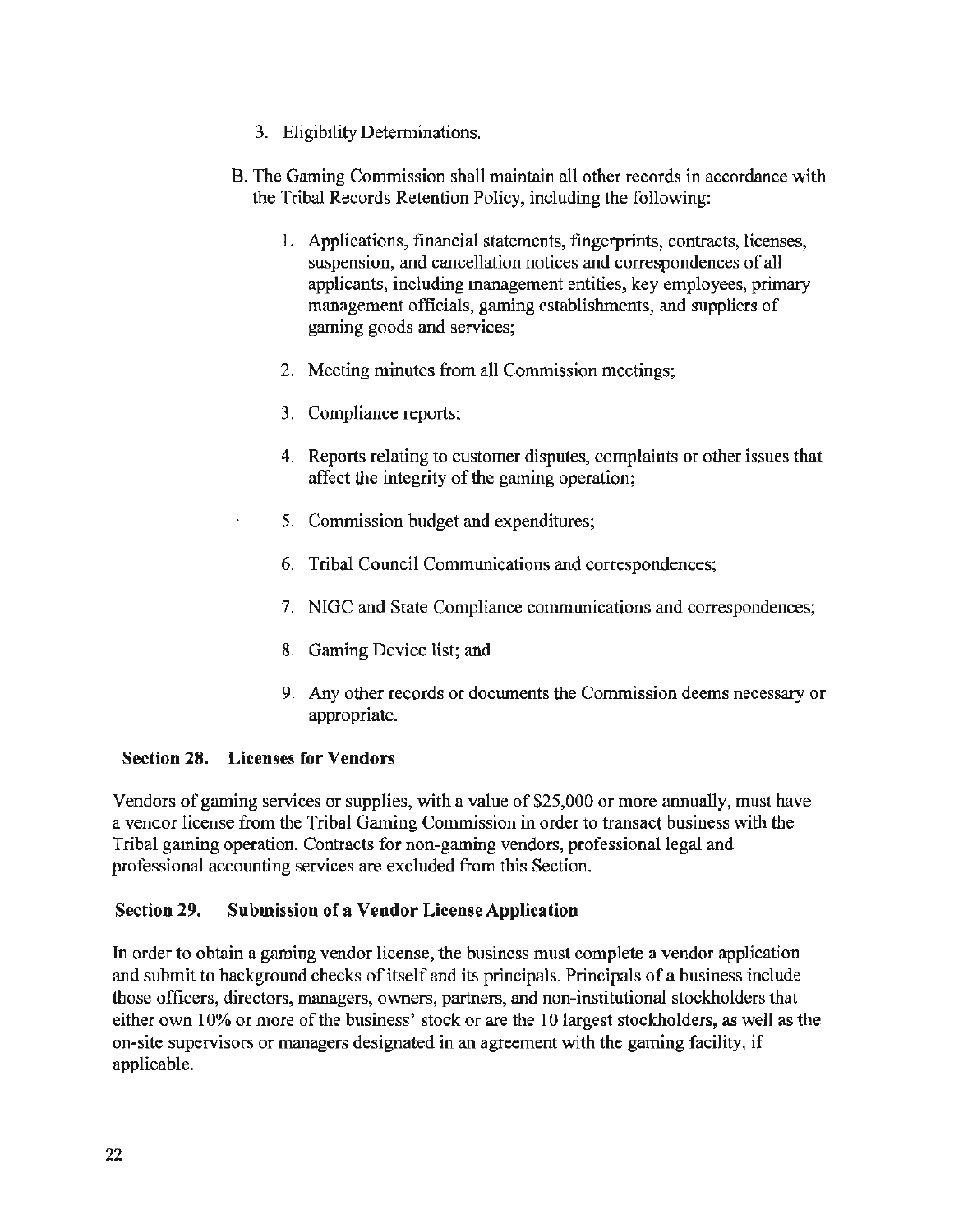#### Section 30. Contents of the Vendor License Application

- A. Applications for gaming vendor licenses must include thefollowing:
	- 1. Name of business, business address, business telephone number(s), federal tax identification number (or social security number, if a sole proprietorship), main office address (if different from business address), any other names used by the applicant in business, and type of service(s) applicant will provide;
	- 2. Whether the applicant is a partnership, corporation, limited liability company, sole proprietorship or other entity;
	- 3. If the applicant is a corporation, the state of incorporation;
	- 4. Trade name, other names ever used and names of any wholly owned subsidiaries or other businesses owned by the vendor or its principals;
	- 5. General description of the business and its activities;
	- 6. Whether the applicant will be investing in, or loaning money to, the gaming operation, and, if so, how much;
	- 7. A description of any existing and previous business relationships with the gaming industry generally, including ownership interests in those businesses;
	- 8. A list of Indian tribes with which the vendor has an existing or previous business relationship, including ownership, financial or management interests in any non-gaming activity;
	- 9. Names, addresses and telephone numbers of three (3) business references with whom the company has regularly done business for the last five (5) years;
	- 10. The name and address of any licensing or regulatory agency with which the business has filed an application for a license or permit related to gaming, whether or not such license or permit was granted;
	- 11. If the business has ever had a license revoked for any reason, the circumstances involved;
	- 12. A list of lawsuits to which the business has been a defendant, including the name and address of the court involved, and the date and disposition, if any;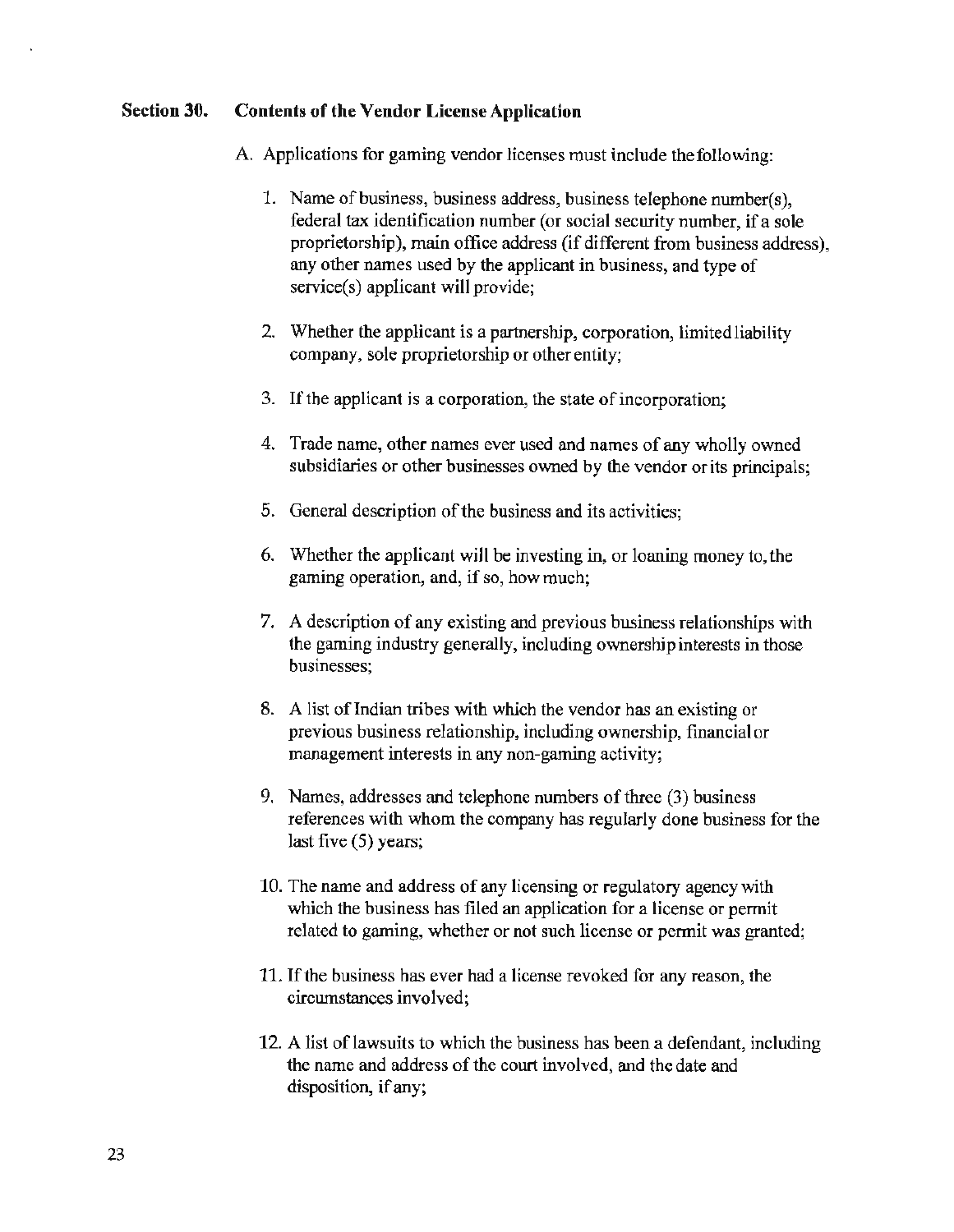- 13. A list of the principals of the business, their social security numbers, addresses, telephone numbers, titles, and percentage of ownership in the company; and
- 14. Any further information the Commission deems relevant.
- B. The following notice shall be placed on the application form for a vendor and its principals:

Inclusion of false or misleading information in the vendor application may be grounds for denial or revocation of the Commission's vendor license.

#### Section 31. Vendor Background Investigations

The Gaming Commission shall employ or otherwise engage an investigator to complete an investigation of a gaming vendor. This investigation shall include, at a minimum, the following steps:

- A. Verification of the vendor's business' incorporation status and qualifications to do business in the state where the gaming operation is located;
- B. Obtaining a business credit report, jf available;
- C. Conducting a check of the vendor's business' credit history;
- D. Calling and questioning each of the references listed in the vendor application; and
- E. Conducting an investigation of the principals of the vendor's business, including facilitating a criminal history check, obtaining criminal history check results, obtaining a credit report, and interviewing the personal references listed.

#### Section 32. Vendor License Fees

The Commission may charge a license fee, to be set by the Gaming Commission, to cover its expenses in investigating and licensing vendors of the gaming operation.

#### Section 33. Vendor Background Investigation Reports

The investigator shall complete an investigative report covering each of the steps taken in the background investigation of the gaming vendor and its principals, and present it to the Gaming Commission.